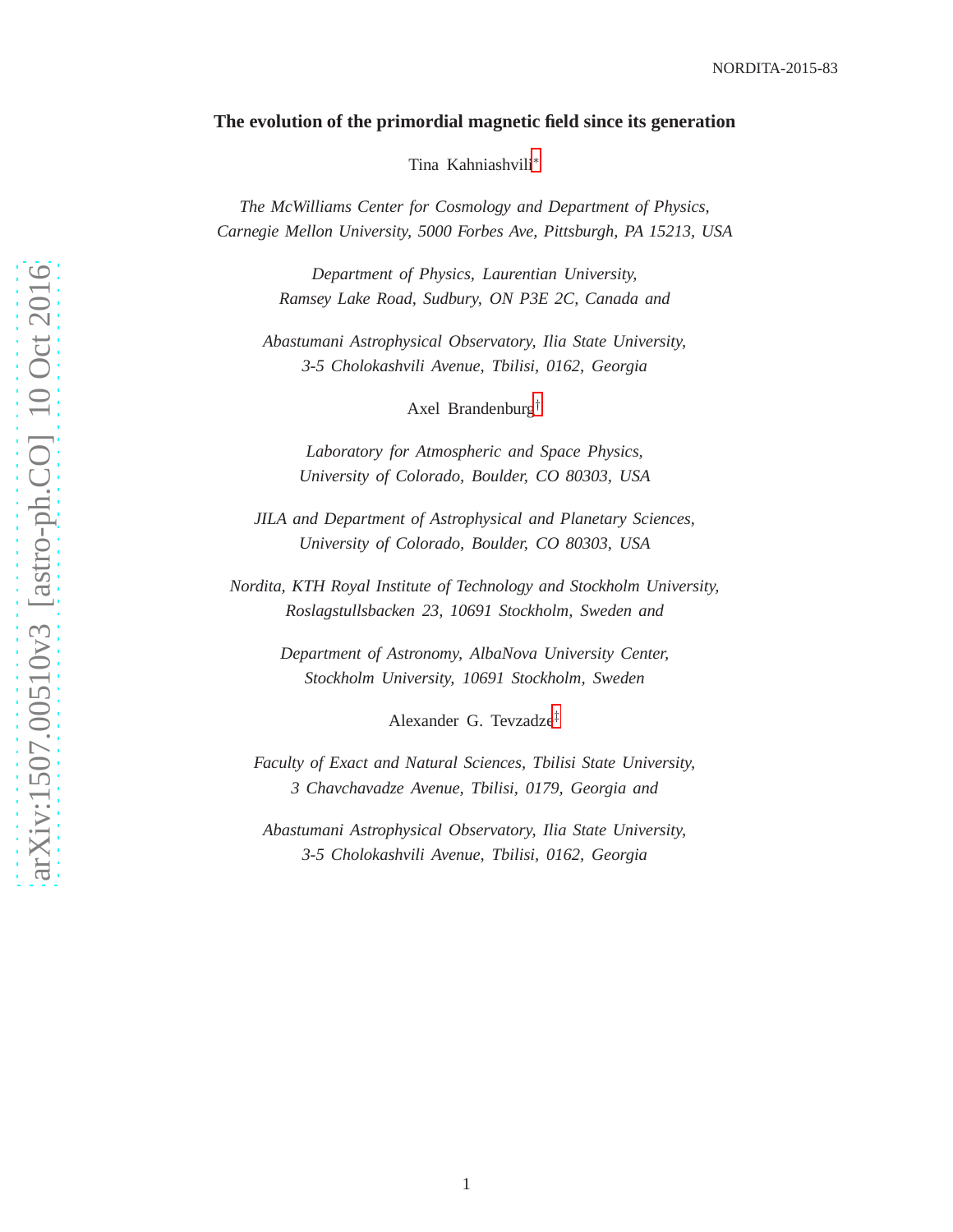# Abstract

We study the evolution of primordial magnetic fields in an expanding cosmic plasma. For this purpose we present a comprehensive theoretical model to consider the evolution of MHD turbulence that can be used over a wide range of physical conditions, including cosmological and astrophysical applications. We model different types of decaying cosmic MHD turbulence in the expanding universe and characterize the large-scale magnetic fields in such a medium. Direct numerical simulations of freely decaying MHD turbulence are performed for different magnetogenesis scenarios: magnetic fields generated during cosmic inflation as well as electroweak and QCD phase transitions in the early universe.

Magnetic fields and fluid motions are strongly coupled due to the high Reynolds number in the early universe. Hence, we abandon the simple adiabatic dilution model to estimate magnetic field amplitudes in the expanding universe and include turbulent mixing effects on the large-scale magnetic field evolution. Numerical simulations have been carried out for non-helical and helical magnetic field configurations. The numerical results show the possibility of inverse transfer of energy in magnetically dominated non-helical MHD turbulence. On the other hand, decay properties of helical turbulence depend on whether the turbulent magnetic field is in a weakly or a fully helical state.

Our results show that primordial magnetic fields can be considered as a seed for the observed large-scale magnetic fields in galaxies and clusters. Bounds on the magnetic field strength are obtained and are consistent with the upper and lower limits set by observations of extragalactic magnetic fields.

<span id="page-1-0"></span><sup>∗</sup>Electronic address: [tinatin@andrew.cmu.edu](mailto:tinatin@andrew.cmu.edu)

<span id="page-1-1"></span><sup>†</sup>Electronic address: [Axel.Brandenburg@Colorado.edu](mailto:Axel.Brandenburg@Colorado.edu)

<span id="page-1-2"></span><sup>‡</sup>Electronic address: [aleko@tevza.org](mailto:aleko@tevza.org)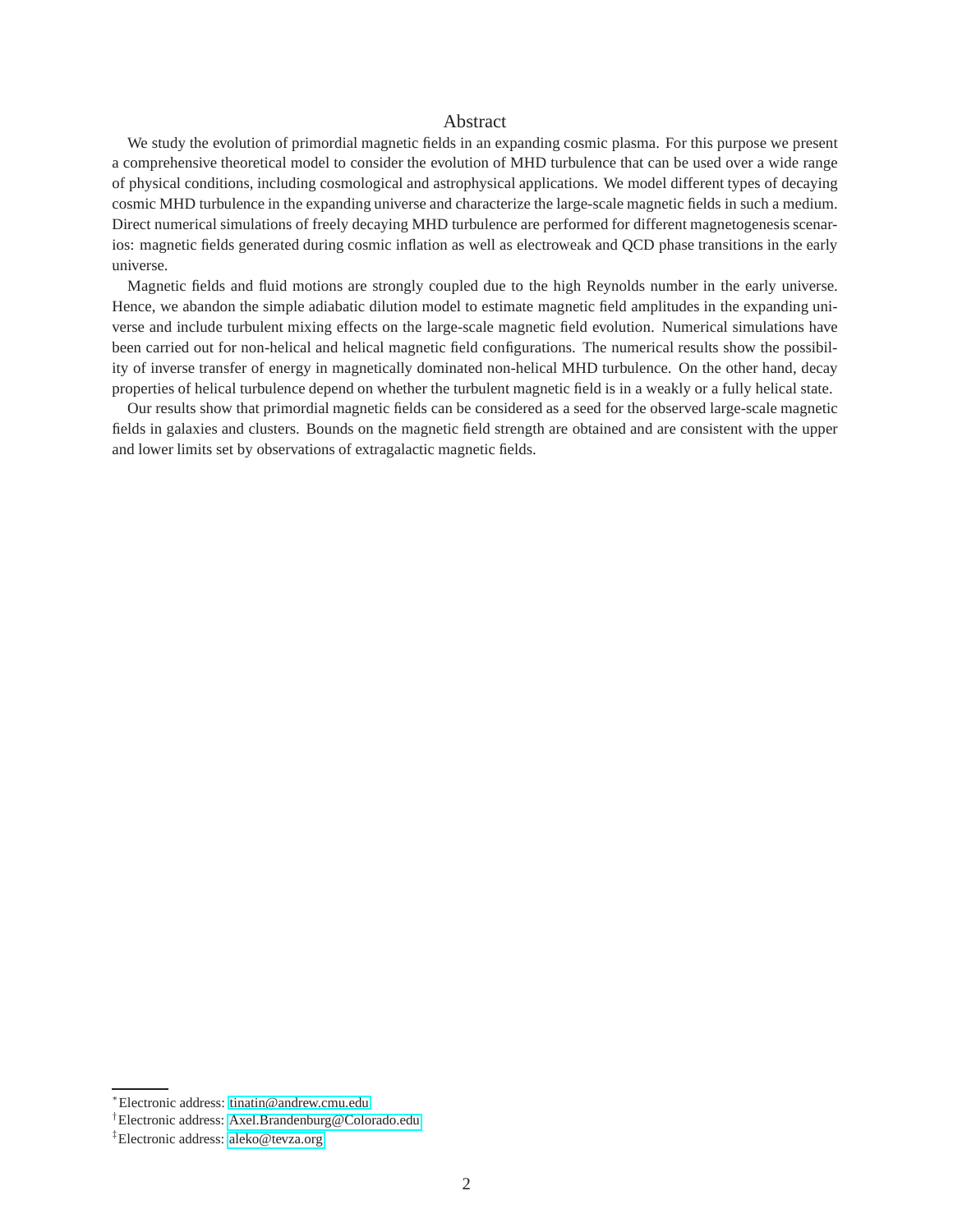### **I. INTRODUCTION**

Understanding the origin and evolution of cosmic magnetism is one of the challenging questions of modern astrophysics. The major questions include theoretical as well as observational aspects of the problem: when and how was the cosmic magnetic field generated? How did it evolve during the expansion of the universe? What are modern observational constraints on the magnetic fields at large scales? Are magnetic fields observed at galactic and extragalactic scales of cosmological or astrophysical origin? The types of turbulence considered here are characterized by a strong random initial magnetic field. The interaction with the velocity field leads too inverse spectral transfer toward large scales that is unknown in non-magnetic turbulence.<sup>1</sup>

The goal is to identify important properties of cosmic magnetic turbulence in the expanding universe. Properties of decaying MHD turbulence in primordial plasma link magnetogenesis scenarios operating in the early universe with the constraints on the large-scale magnetic fields set by present observations. Hence, studying the magnetic field evolution, we can identify likely magnetogenesis scenarios responsible for exciting seed fields in the early universe and exclude unlikely ones using constraints set by modern or future observations.

The problem of cosmological magnetogenesis is guided by recent observations of large-scale magnetic fields. Indeed, galaxies are known to have magnetic fields that are partly coherent on the scale of the galaxy with field strengths reaching 10<sup>-6</sup> Gauss (G) (see Refs. [\[1](#page-13-0)[–6](#page-14-0)] and references therein). These magnetic fields are the result of amplification of initial weak seed fields of unknown nature. Moreover, it is now clear that  $\mu$ G-strength magnetic fields were already present in normal galaxies (like our Milky Way) when the universe was less than half of its present age [\[7](#page-14-1)[–9\]](#page-14-2). This poses strong limits on the seed magnetic field strength and its amplification timescale.

From a theoretical point of view there are two scenarios that can lead to the generation of magnetic fields at extragalactic scales [\[10](#page-14-3)]: a bottom-up (astrophysical) scenario, where the seed field is typically very weak and the observed large-scale magnetic field is transported from local sources within galaxies to larger scales [\[11\]](#page-14-4), and a top-down (cosmological) scenario where a significant seed field is generated prior to galaxy formation in the early universe on scales that are large at the present time [\[12](#page-14-5)]. The major theme of this review is to discuss the evolution, structure, and effects of cosmic magnetic fields with the goal to better understand its origin and observational signatures.

We will briefly discuss cosmic magnetohydrodynamic (MHD) turbulence in order to understand the magnetic field evolution. MHD turbulence in the context of astrophysical plasma processes has been studied for a long time. On the other hand, the effects of MHD turbulence in cosmological contexts has received attention only in recent years [\[13](#page-14-6)]. Simulations show that the kinetic energy of turbulent motions in galaxy clusters can be as large as 5–10% of the thermal energy density [\[14](#page-14-7)]. This can influence the physics of clusters [\[15](#page-14-8)], and at least should be modeled correctly when performing large-scale simulations [\[16](#page-14-9)[–21\]](#page-14-10). Turbulent motions can also affect cosmological phase transitions; see Refs. [\[22](#page-14-11)[–24](#page-14-12)] and references therein). Turbulence can be generated by a small initial cosmological magnetic fields. Understanding mechanisms for exciting primordial turbulence is an important goal. We argue that even if the total energy density present in turbulence is small, its effects might be substantial because of the strongly nonlinear nature of the relevant physical processes.

<sup>&</sup>lt;sup>1</sup> The paper is based on the presentation by Tina Kahniashvili *Cosmic Magnetic Fields: Origin, Evolution, and Signatures* at the Turbulent Mixing and Beyond Workshop 2014 *'Mixing in Rapidly Changing Environments - Probing Matter at the Extremes'*.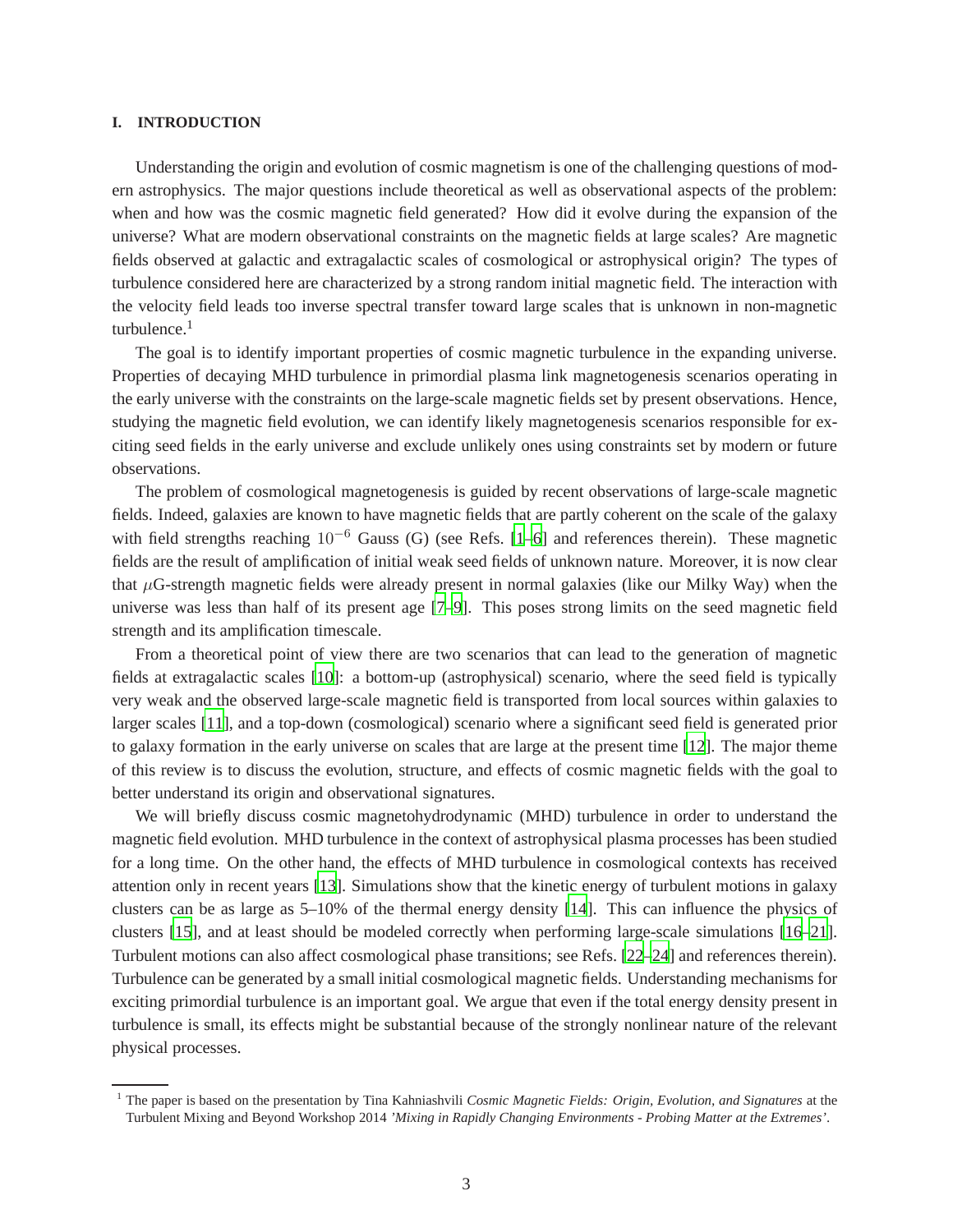Recent important observations Refs. [\[25](#page-14-13)[–33\]](#page-14-14) (also Ref. [\[34](#page-14-15)] for recent study, and Ref. [\[35\]](#page-14-16) for discussions on possible uncertainties in the measurements of blazar spectra), suggest the existence of magnetic fields in the universe at scales large enough to suggest a primordial origin [\[10](#page-14-3)]. This result is robust to potential plasma instabilities of the two-stream family [\[36](#page-14-17)[–38\]](#page-14-18). Prior to these observations, there existed only *upper* limits of the order of a few nG for the intergalactic magnetic field. These were obtained through Faraday rotation of the cosmic microwave background (CMB) polarization plane [\[39](#page-14-19)[–49](#page-15-0)] and Faraday rotation of polarized emission of distant quasars [\[50](#page-15-1)[–53](#page-15-2)]. Other tests to derive *upper* limits on large-scale correlated magnetic fields are based on their effect on the CMB (see Ref. [\[54\]](#page-15-3) and references therein), [\[55](#page-15-4)[–82\]](#page-15-5), CMB distortions [\[83](#page-15-6)[–92\]](#page-15-7), the broken isotropy limits, [\[93](#page-15-8)[–102](#page-16-0)], big bang nucleosynthesis (BBN) data [\[103](#page-16-1)[–105\]](#page-16-2), or large scale structure (LSS) formation [\[106](#page-16-3)[–128](#page-16-4)]. The *lower limit* on the intergalactic magnetic field in voids of order  $10^{-18}$  G on 1 Mpc scales is a puzzle of modern astrophysics (see Ref. [\[129](#page-16-5)]), and could very well be the result of the amplification of a primordial cosmological field [\[31](#page-14-20)].

In what follows we review recent efforts which include the pioneering studies of primordial magnetic field evolution through cosmological phase transitions; see Refs. [\[130](#page-16-6)[–140](#page-16-7)]. The decay of cosmic magnetic field in the universe has been analyzed through numerical simulations of decaying MHD turbulence. Major findings include (i) the possibility of the inverse transfer of *non-helical* causally generated magnetic fields [\[135](#page-16-8)]; (ii) fast growth of vorticity in the magnetized universe [\[132](#page-16-9)]; (iii) growth of helical structures at large scales for partially helical magnetic fields generated at cosmological phase-transitions [\[133](#page-16-10), [134,](#page-16-11) [136](#page-16-12), [137\]](#page-16-13), and more interestingly the absence of the inverse cascade for inflation-generated fully or partially helical magnetic fields [\[139](#page-16-14), [140\]](#page-16-7).

## **II. MODELING MHD TURBULENCE IN THE UNIVERSE**

The origin of the cosmic magnetic field has been discussed for decades, starting with Enrico Fermi's paper of 1949 [\[141\]](#page-16-15). The approach presented below is novel in several ways. (i) Primordial magnetic fields are generally analyzed in the "frozen-in" approximation due to a high conductivity of cosmic plasma, when the magnetic field evolves only due to the dilution of field lines as the universe expands. In contrast, we account for the actual coupling between the magnetic field and the cosmic plasma, which leads to major differences with the frozen-in approximation at some epochs. (ii) Much work on MHD turbulence is focused on specific astrophysical objects (such as galaxies, clusters, interstellar medium, or stellar magnetosphere). Instead we have developed a comprehensive theoretical framework to consider the evolution of MHD turbulence over a wide range of physical conditions, beyond any specific application. (iii) Cosmic MHD turbulence is usually studied within one of two limiting cases, the viscous (optically thick) or free-streaming (optically thin) regimes. These two regimes differ in the form of viscous or drag forces. Realistic turbulent behavior is somewhere in between these two limits, and the numerical simulations have the capability to describe adequately a smooth transition between these two regimes.

As noted above, several astrophysical observations show the presence of a large-scale correlated magnetic fields in the universe. The recent study by Dolag et al. [\[31\]](#page-14-20) concludes that these magnetic fields are most likely seeded by a field of primordial origin. In fact, many different mechanisms of cosmological seed magnetic field generation have been proposed. Some of these employ symmetry breaking during phase transitions (e.g. electroweak or QCD) [\[142](#page-16-16)[–162](#page-17-0)]. On the other hand, if the magnetic field originated during a cosmological phase transition, its configuration is strongly limited by causality [\[163](#page-17-1)]: the correlation length of the magnetic field cannot exceed the Hubble horizon at the moment of field generation. The causality condition combined with the divergence-free field condition implies a magnetic energy spectrum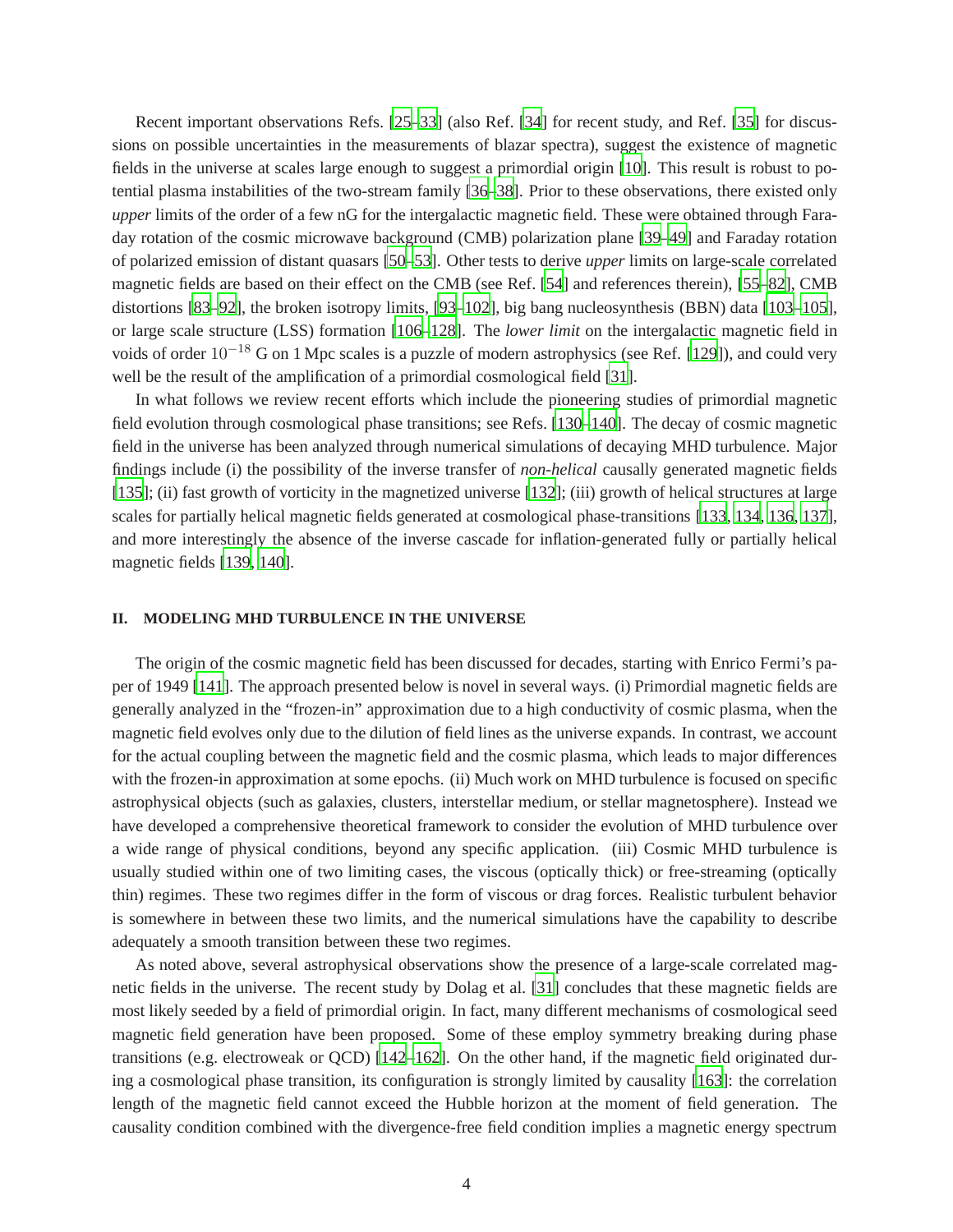at large scales  $E_M(k) \propto k^4$  [\[164](#page-17-2)] (the so-called Batchelor spectrum [\[165](#page-17-3)]). Recent numerical simulations [\[131](#page-16-17)[–135\]](#page-16-8) confirm that cosmological turbulence produces a Batchelor spectrum completely independently of initial conditions present in the cosmic plasma. Combining this *causal* spectrum with the requirement that the total energy density of the magnetic field be less than  $10\%$  of the radiation energy density (to be consistent with standard BBN) leads to a strong limit on the smoothed amplitude of the magnetic field at large scales of the order of  $10^{-26}$  to  $10^{-19}$  Gauss at 1 Mpc [\[166](#page-17-4)], although the effective value of the magnetic field derived through its total energy density is high enough, of the order of 10−<sup>6</sup> Gauss [\[130\]](#page-16-6). (Note that this argument does not account for further evolution of the magnetic field in MHD turbulence). Taking into account that the magnetic field effects are mostly determined by effective values (i.e. the total energy density), and noticing that the extremely low limits at large scales of causal fields are consequences of normalization (smoothing procedure), the upper bounds have been re-determined in terms of the effective strength of the magnetic field; see Refs. [\[44](#page-14-21), [46](#page-14-22), [122](#page-16-18)]. The BBN limits have also been re-analyzed by accounting for the MHD evolution of *toy* magnetic fields throughout expansion of the universe [\[134](#page-16-11)].

Our particular interest lies in helical magnetic fields that can be generated in the early universe; see Refs. [\[167](#page-17-5)[–179](#page-17-6)] and references therein. There are two main motivations for considering helical seed magnetic fields: (i) the presence of helical magnetic fields in the early universe can be related to the leptoand baryogenesis problems [\[180](#page-17-7)]; (ii) it sheds light on the evolution of helical magnetic fields in stellar magnetospheres, AGNs, and voids [\[181](#page-17-8), [182](#page-17-9)].

An exception to the Batchelor spectrum (spectral index  $n = 4$ ) is the possibility of inflationary magnetogenesis, in which the spectral index of the magnetic field could be less than  $+1$ , and the simplest option is a scale-invariant spectrum with  $n \to -1$  [\[183](#page-17-10)[–207](#page-18-0)]. Inflation-generated magnetic field scenarios should be considered with some caution due to the possibility of significant backreaction [\[208](#page-18-1)[–211\]](#page-18-2), which is not an issue for the phenomenological, effective classical model; see Ref. [\[212](#page-18-3)] and references therein. The first simulations describing the inflation-generated magnetic field coupled to the primordial plasma suggested that the presence of an initial magnetic field leads to large-scale turbulent motions in the rest plasma [\[132](#page-16-9)]. Ongoing research consists in the study of inflation-generated helical magnetic field (with a scaleinvariant  $k^{-1}$  spectrum) evolution during the expansion of the universe [\[138](#page-16-19)[–140\]](#page-16-7). Simulations show that inflation-generated magnetic fields retain information about initial conditions. In other words, they decay very slowly when compared with phase transition-generated fields. Magnetic fields are almost "frozen-in" the primordial plasma at large scales, where causality allows interaction only at scales smaller than the Hubble horizon and they correspondingly retain their initial spectral shape. On the other hand, within the causal horizon, the magnetic seed field interacts with cosmic plasma leading to the excitation of kinetic motions (turbulent velocities); see below. We also discuss an alternative approach where cosmic magnetic fields originate during the late stages of the evolution of the universe [\[106](#page-16-3), [213\]](#page-18-4). In this case the correlation length is strongly limited by the causality requirement. Due to the sharp spectral shape at large scales, the magnetic field amplitude might be low. The simplest astrophysical magnetogenesis mechanism invokes the ejection of magnetic flux from compact systems such as AGNs or supernovae [\[214](#page-18-5), [215\]](#page-18-6). In this scenario the generation of a strong magnetic field is ensured by its extremely fast generation due to rapid rotation of the object [\[11](#page-14-4)]. Other mechanisms are based on the generation of a small seed by plasma processes [\[129](#page-16-5), [216,](#page-18-7) [217](#page-18-8)], which are then amplified by MHD dynamo mechanisms [\[218,](#page-18-9) [219\]](#page-18-10).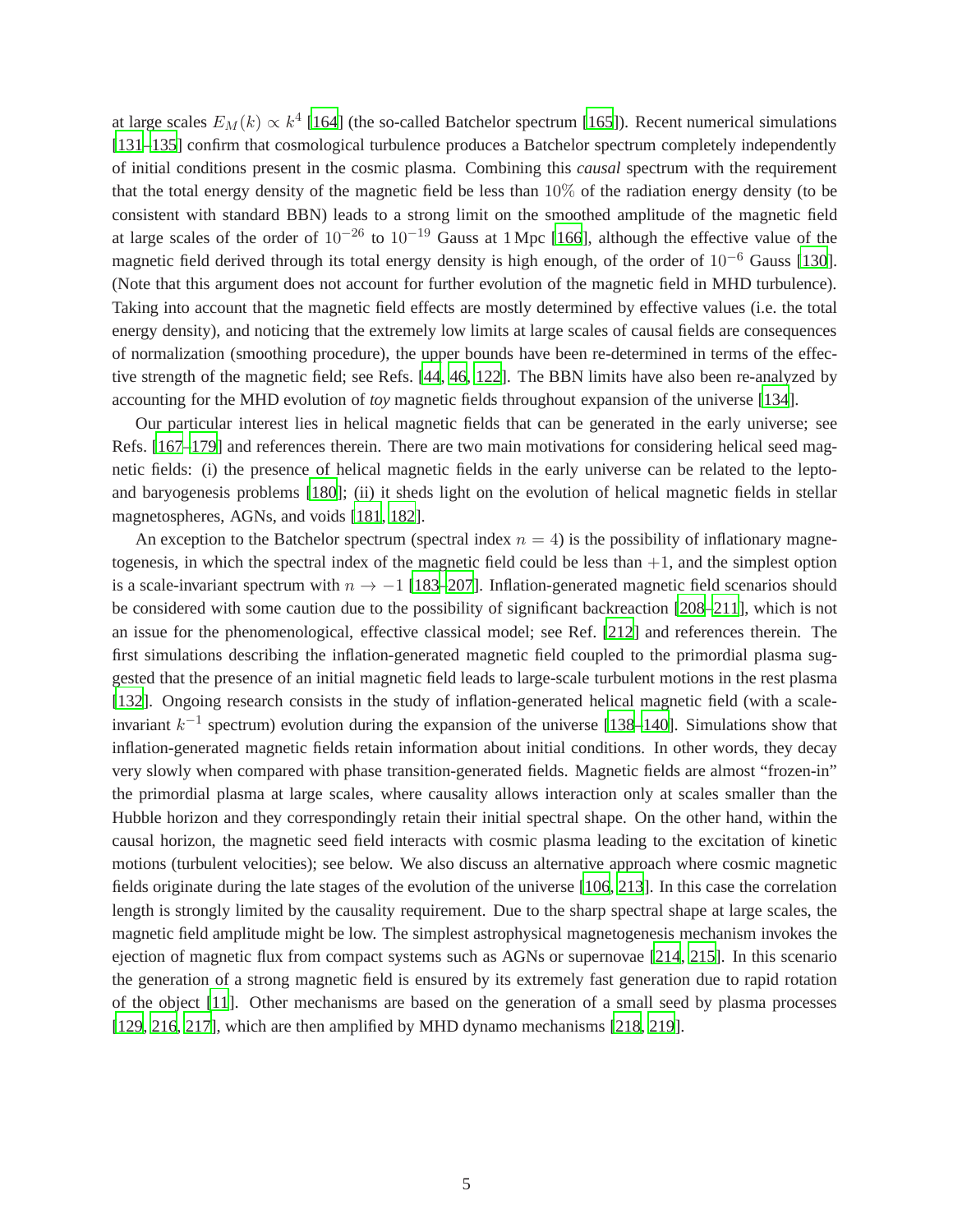#### **III. THE MODEL**

As mentioned above, we focus on the magnetic field evolution during the expansion of the universe from the moment of magnetic field generation until today. Over this lengthy period, the magnetic field is affected by different physical processes that result in amplification as well as damping: the complexities of the problem are due to the strong coupling between magnetic field and turbulent motions. First, to account for the cosmological expansion we must reformulate the MHD equations in terms of comoving quantities [\[220](#page-18-11)]. Specific epochs most relevant to the final configuration of the primordial magnetic field are related to cosmological phase transitions, neutrino decoupling, nucleosynthesis, recombination, and reionization; see [\[10](#page-14-3), [221](#page-18-12)] for reviews and Refs. [\[110,](#page-16-20) [222](#page-18-13)[–227](#page-18-14)].

In the following, we discuss numerical simulations performed with the PENCIL CODE. This public MHD code (<https://github.com/pencil-code>) (see also Ref. [\[228](#page-18-15)]) is particularly well suited for simulating turbulence owing to its high spatial (sixth order) and temporal (third order) accuracy, while still taking advantage of the finite difference in terms of speed and straightforward parallelization. Recent results from the PENCIL CODE include MHD turbulence simulations at the electroweak or QCD phase transitions [\[131](#page-16-17)[–135](#page-16-8)].

*a. Numerical Technique.* By default, the PENCIL CODE solves the MHD equations for the logarithmic density ln  $\rho$ , flow velocity v, and the magnetic vector potential A as follows:

$$
\frac{\mathcal{D}}{\mathcal{D}\eta}\ln\rho\ =\ -\boldsymbol{\nabla}\cdot\boldsymbol{v}\,,\tag{1}
$$

$$
\frac{\mathcal{D}}{\mathcal{D}\eta}\boldsymbol{v} = \boldsymbol{J} \times \boldsymbol{B} - c_s^2 \boldsymbol{\nabla} \ln \rho + \boldsymbol{f}_{\text{visc}}\,,\tag{2}
$$

$$
\frac{\partial}{\partial \eta} \mathbf{A} = \mathbf{v} \times \mathbf{B} + \mathbf{f}_M + \lambda \nabla^2 \mathbf{A} \,. \tag{3}
$$

Here,  $\eta$  is the conformal time and  $D/D\eta \equiv \partial/\partial \eta + v \cdot \nabla$  is the advective time derivative,  $f_{\text{visc}} =$  $\nu\left(\nabla^2 v + \frac{1}{3}\nabla\nabla\cdot v + G\right)$  is the compressible viscous force for constant  $\nu$ ,  $G_i = 2S_{ij}\nabla_j \ln \rho$ , and  $\mathsf{S}_{ij} = \frac{1}{2}$  $\frac{1}{2}(v_{i,j} + v_{j,i}) - \frac{1}{3}$  $\frac{1}{3}\delta_{ij}v_{k,k}$  is the traceless rate-of-strain tensor. The pressure is given by  $p = \rho c_s^2$ , where  $c_s = 1/\sqrt{3}$  is the speed of sound in the case of an ultra-relativistic gas, and  $J = \nabla \times B/4\pi$  is the current density.

In our simulations we use a vanishing magnetic forcing term  $f_M = 0$  everywhere, except for the purpose of producing initial conditions, as explained below.

*b. Initial Conditions.* To produce initial conditions, we run the simulation for a short time ( $\Delta t \approx$  $0.5\lambda_1/c_s$ ) with a random (in time)  $\delta$ -correlated magnetic force  $f_M$  in Eq. (3). The forcing term is composed of plane monochromatic waves pointing randomly in all possible directions with an average wavenumber  $k_0$  and fractional helicity  $\langle f_M \cdot \nabla \times f_M \rangle / \langle k_0 f_M^2 \rangle = 2\sigma/(1+\sigma^2)$ . Here  $\sigma$  is the parameter characterizing the initial forcing. Initial conditions for the magnetic and velocity fields produced from such a procedure have the advantage of being turbulent, still self-consistent solutions of the MHD equations.

*c. Effective Magnetic Field Characteristics.* A magnetic field generated during phase transitions through any magnetogenesis scenario should satisfy the causality condition [\[163](#page-17-1), [164,](#page-17-2) [220\]](#page-18-11). The maximal correlation length  $\xi_{\text{max}}$  of a causally generated primordial magnetic field should be shorter then the Hubble radius at the time of generation,  $H_{\star}^{-1}$ . We define the parameter  $\gamma = \xi_{\text{max}}/H_{\star}^{-1} \leq 1$ , which can describe the number of primordial magnetic field bubbles inside the Hubble radius, and thus  $N \propto \gamma^{-3}$ . To account for the universe expansion we use comoving length, which is measured today and corresponds to the Hubble radius at the moment of magnetic field generation. Comoving length should be inversely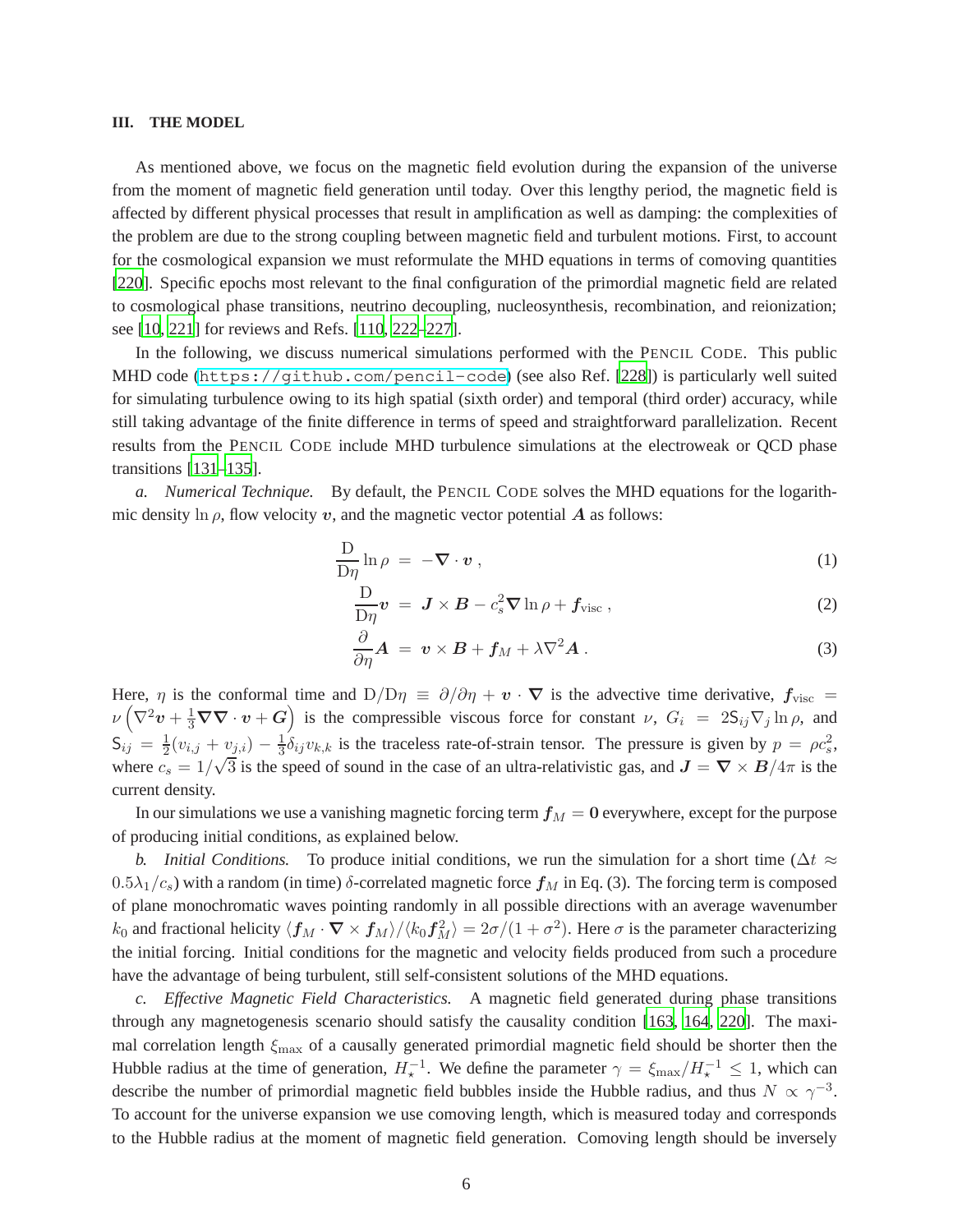proportional to the phase transition temperature  $(T_*)$ :

$$
\lambda_{H_{\star}} = 5.8 \times 10^{-10} \, \text{Mpc} \left( \frac{100 \, \text{GeV}}{T_{\star}} \right) \left( \frac{100}{g_{\star}} \right)^{1/6} \, . \tag{4}
$$

For the QCD phase transition ( $g<sub>★</sub> = 15$  and  $T<sub>★</sub> = 0.15$  GeV), the comoving length equals 0.5 pc, while for the electroweak phase transition ( $g_{\star} = 100$  and  $T_{\star} = 100$  GeV) it should be equal to  $6 \times 10^{-4}$  pc. In all cases, the correlation length of the primordial magnetic field should not exceed the comoving value of the Hubble radius:  $\xi_{\text{max}} \leq \lambda_H$ . Obviously, the latter condition accounts *only* for the increase of the correlation length due the expansion of the universe, and does not account for the effects of cosmic MHD turbulence (free decay or an inverse cascade in the case if primordial magnetic fields have nonzero helicity). Note, that the number of bubbles inside the Hubble radius is around 6 ( $\gamma \simeq 0.15$ ) for the QCD phase transition and around 100 ( $\gamma \simeq 0.01$ ) for the electroweak phase transition. Thus, the maximal correlation length for the QCD and electroweak phase transitions should be 0.08 pc and  $6 \times 10^{-6}$  pc, respectively. On the other hand, the correlation length is unlimited in the case of inflation-generated magnetic fields.

As mentioned above, the primordial magnetic field contributes to the relativistic component and thus the total energy density of the primordial magnetic field  $\rho_B(a_N)$ , where  $a_N$  is the scale factor during nucleosynthesis, is limited by the BBN bound: it cannot exceed 10% of the radiation energy density  $\rho_{rad}(a_N)$ . It is straightforward to see that the maximal value of the effective magnetic field defined through the total magnetic energy does not depends on the temperature at the moment of generation  $(T_*)$ , and depends weakly on the relativistic degrees of freedom  $(\gamma)$  at the moment of the magnetic field generation.

The dominant contribution to the magnetic field energy density comes from the given length-scale, the so-called *integral scale*, where the magnetic field strength reaches its maximum. Thus, when dealing with phase transition-generated magnetic fields, we adopt the following idealizing approximation: we generate initial conditions for freely decaying turbulence simulations by running a numerical simulation of forced MHD equations for a short time interval. The external electromagnetic force, intended to generate a turbulent state, is introduced in the form of  $\delta$  functions that peak at a characteristic wavenumber,  $k_0 =$  $2\pi/\xi_0^{-1}$ . This yields random magnetic fields with correlation length  $\xi_0$ . Thus, the magnetic field strength at the characteristic length scale is  $B^{\text{(eff)}} = \sqrt{8\pi \rho_B}$ . The characteristic length scale of the initial turbulent state  $\xi_0$  is set by the size of the largest magnetic eddies, because the primordial magnetic field evolves with the primordial MHD turbulence. In this approach, the characteristic length scale of the magnetic field is set by the bubble size of the phase transition when magnetogenesis occurs.

*d. Magnetic Field Spectrum.* The interaction between magnetic field and plasma gives rise to kinetic motions, and the turbulent backreaction results in spreading of the spectral energy density of magnetic field over a range of wavenumbers. At scales longer then the integral scale of the turbulence (small wavenumbers), the spectral energy density develops into the form of a power law  $E_M = Ak^n$ , where A is a normalization constant, and  $n$  is the spectral index. The spectrum of the turbulent magnetic field can be determined by the spectral expansion of the two-point correlation function of the magnetic field  $\langle B_i(\mathbf{x})B_j(\mathbf{x}+\mathbf{r})\rangle$ , whose Fourier transform with respect to  $r$  gives the spectral function

$$
F_{ij}^M(\mathbf{k}) = P_{ij}(\mathbf{k}) \frac{E^M(k)}{4\pi k^2} + i\varepsilon_{ijl} k_l \frac{H^M(k)}{8\pi k^2}.
$$
 (5)

Here,  $P_{ij}(\mathbf{k}) = \delta_{ij} - k_i k_j / k^2$ ,  $\varepsilon_{ijl}$  is the antisymmetric tensor, and  $H^M(k)$  is the magnetic helicity spectrum. In this case, a white noise spectrum corresponds to the spectral index  $n = 2$  [\[163\]](#page-17-1), while the Batchelor spectrum corresponds to the spectral index  $n = 4$  [\[164](#page-17-2)]. The power law of large-scale MHD turbulence spectrum extends down to the integral scale  $\xi_M$ , which is itself a time-dependent quantity throughout the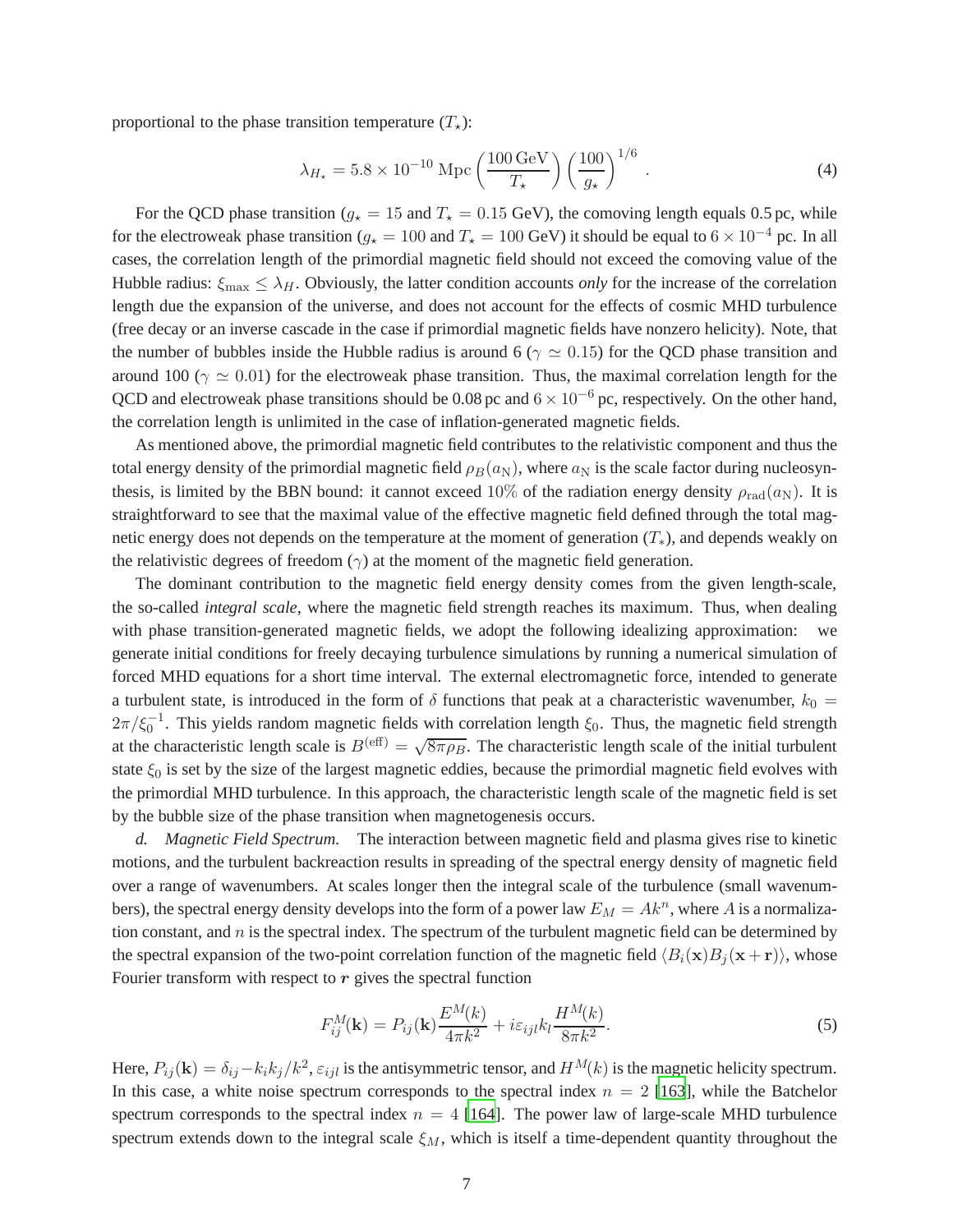turbulence decay process. At scales shorter than the integral scale the spectral energy density of the magnetic field decreases rapidly due to the combined action of turbulent decay and viscous damping.

*e. Decay Laws.* The correlation length of the turbulent magnetic field evolves in time during the free decay of turbulence. We may describe the decay laws of the magnetic correlation length  $\xi_M(\eta)$  and the spectral energy density  $\mathcal{E}_M(\eta)$  using two power law indices  $n_{\xi}$  and  $n_E$ :

$$
\xi_M(\eta) = \xi_M(\eta_0) \left(\frac{\eta}{\eta_0}\right)^{n_{\xi}},\tag{6}
$$

$$
\mathcal{E}_M(\eta) = \mathcal{E}_M(\eta_0) \left(\frac{\eta}{\eta_0}\right)^{n_E} \tag{7}
$$

The spectral energy density of the primordial MHD turbulence spectrum can be split into its large-scale and short-scale components, above and below the time dependent integral scale:

$$
E_M(k,\eta) = E_0(\eta) \begin{cases} \bar{k}^4 & \text{when } k < k_I(\eta) \\ \bar{k}^{-5/3} & \text{when } k > k_I(\eta) \end{cases} \tag{8}
$$

where  $\bar{k} = k/k_I$  and  $k_I(\eta) = 2\pi/\xi_M(\eta)$ . Hence, Eqs. (6) and (7) can be used to describe the time evolution of spectral amplitude of magnetic field  $E_0(\eta)$  for a given turbulent spectrum:

<span id="page-7-0"></span>
$$
E_0(\eta) = \frac{5}{17\pi} \xi_M(\eta_0) \mathcal{E}_M(\eta_0) \left(\frac{\eta}{\eta_0}\right)^{n_\xi + n_E} . \tag{9}
$$

### **IV. RESULTS**

#### **A. The Inverse Transfer for Non-Helical Fields**

The inverse cascade is by now a well-known effect in helical magnetic turbulence [\[229\]](#page-18-16). One of the remarkable results is the presence of *non-helical* inverse transfer for magnetically dominated (causally generated) MHD turbulence; see Fig. [1,](#page-8-0) where we show spectral energy transfer rates, which demonstrate that the inverse transfer is about half as strong as with helicity. However, in both cases the magnetic gain at large scales results from velocity at similar scales interacting with smaller-scale magnetic fields [\[135](#page-16-8)]. This result has not been emphasized in previous studies, see Refs. [\[230](#page-18-17), [231\]](#page-18-18) and references therein, and has now been confirmed by independent research groups [\[232](#page-18-19)[–234](#page-18-20)].

Recent high resolution simulations with different magnetic Prandtl numbers Pr<sub>M</sub> =  $\nu/\lambda$  [\[135](#page-16-8)] have shown a clear  $k^{-2}$  spectrum in the inertial range. This is the first example of fully isotropic magnetically dominated MHD turbulence (governed by the phase transition-generated magnetic fields) exhibiting what we argue to be weak turbulence scaling [\[235\]](#page-18-21). On the other hand, the Kolmogorov scaling  $k^{-5/3}$  has been recovered for the case of the inflation-generated helical magnetic fields [\[139](#page-16-14)].

#### **B. Inflation Generated Magnetic Fields**

Magnetic fields generated during the inflation should be affected by cosmological phase transitions occurring at later times during the expansion of the universe. In this case, a separate study of the imprint of phase transitions on cosmic magnetic fields is needed. For this purpose we adopt a general approach that can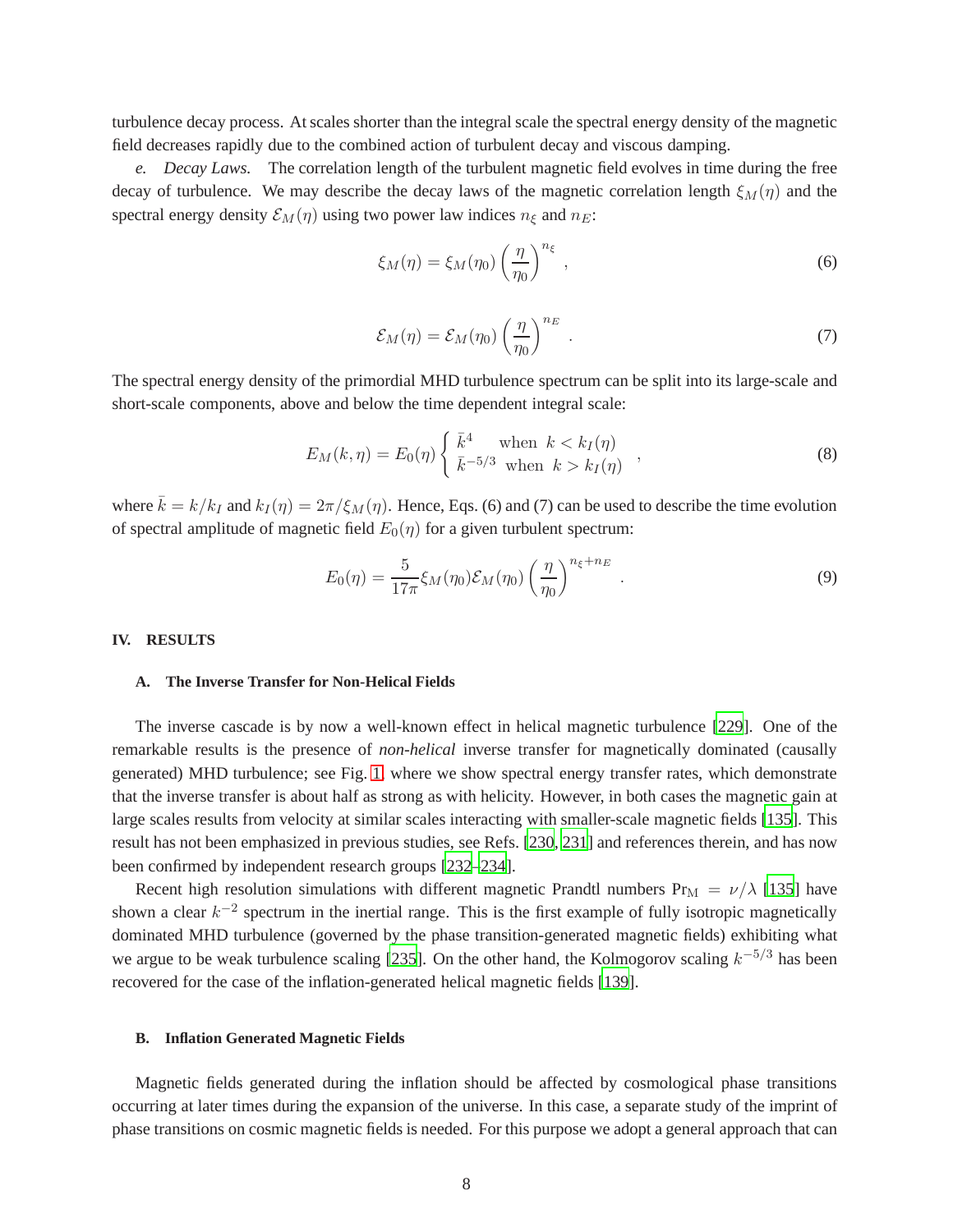

<span id="page-8-0"></span>FIG. 1: Spectral transfer function  $T_{kpq}$ , (a) as a function of k and summed over all p and q, (b) as a function of p and q for  $k/k_1 = 4$ , and (c) as a function of k and q for  $p/k_1 = 4$ . The dashed line in (a) and the insets in (b) and (c) show the corresponding case for a direct numerical simulations with helicity; both for  $Pr_M = 1$ . See Fig. 3 of Ref. [\[135\]](#page-16-8).

be applied to both, QCD and electroweak phase transitions. In each case, turbulence forcing is determined by the phase transition bubble size. Rapid phase transitions generate turbulence, which then decays slowly at large scales. In contrast to previous studies, the inflation-generated magnetic field is not frozen into the cosmic plasma. Turbulence is generated during a short forcing period, which then is followed by slow decay (see Refs. [\[131](#page-16-17), [132\]](#page-16-9) for details). Recent simulations showed an increasing characteristic length scale of the velocity field and the establishment of a  $k^2$  (white noise) spectrum at large scales. This increase of vorticity perturbations occurs until it reaches equipartition with the magnetic field [\[134\]](#page-16-11). Figure [2](#page-9-0) shows the evolution of kinetic and magnetic field spectra from those simulations. Numerical results show that inflation-generated magnetic fields are not significantly modified at large scales by their coupling to the plasma during a cosmological phase transition. The coupling of cosmic magnetic field with the phase transition-generated fluid turbulence leads to deviations of the magnetic field spectrum from the initial scale-invariant shape only at intermediate scales.

Ongoing research consists in pursuing high resolution numerical simulations of helical inflationgenerated magnetic field evolution. Such a field, being subject to inflationary expansion, is characterized by a scale-invariant spectrum  $n \to -1$ , and its correlation length can be as large as Hubble horizon today or even larger (i.e., even when the total energy density  $\mathcal{E}_M$  is finite, the correlation length  $\xi_M \propto \int dk E_M(k)/k$ divergences for  $k \to 0$ ). In contrast to well known helical magnetic field decay laws [\[13,](#page-14-6) [165](#page-17-3), [226](#page-18-22), [236–](#page-18-23) [238](#page-18-24), [240](#page-19-0)[–244](#page-19-1)], *an absence* of the inverse cascade has been found for inflation-generated magnetic fields. Furthermore, an unusually slow growth of the correlation length and conservation of helicity has been recovered even for the case of partially helical magnetic fields. These unexpected and unknown features of magnetic helicity are the result of a substantial turbulent power at large scales and the impossibility of the redistribution of helical fields at small wavenumbers (only the forward cascade is possible). A more thorough investigation of this phenomenon will be performed through varying initial conditions and basic parameters of primordial plasma.

# **C. Growth of Helical Structures**

It is long known that the magnetic helicity plays a crucial role in determining the evolution pattern of MHD turbulence. Distinct evolution characteristics are known for helical and non-helical fields. In recent simulations, a partially helical initial magnetic field was used [\[133](#page-16-10)], assuming a tiny initial magnetic helicity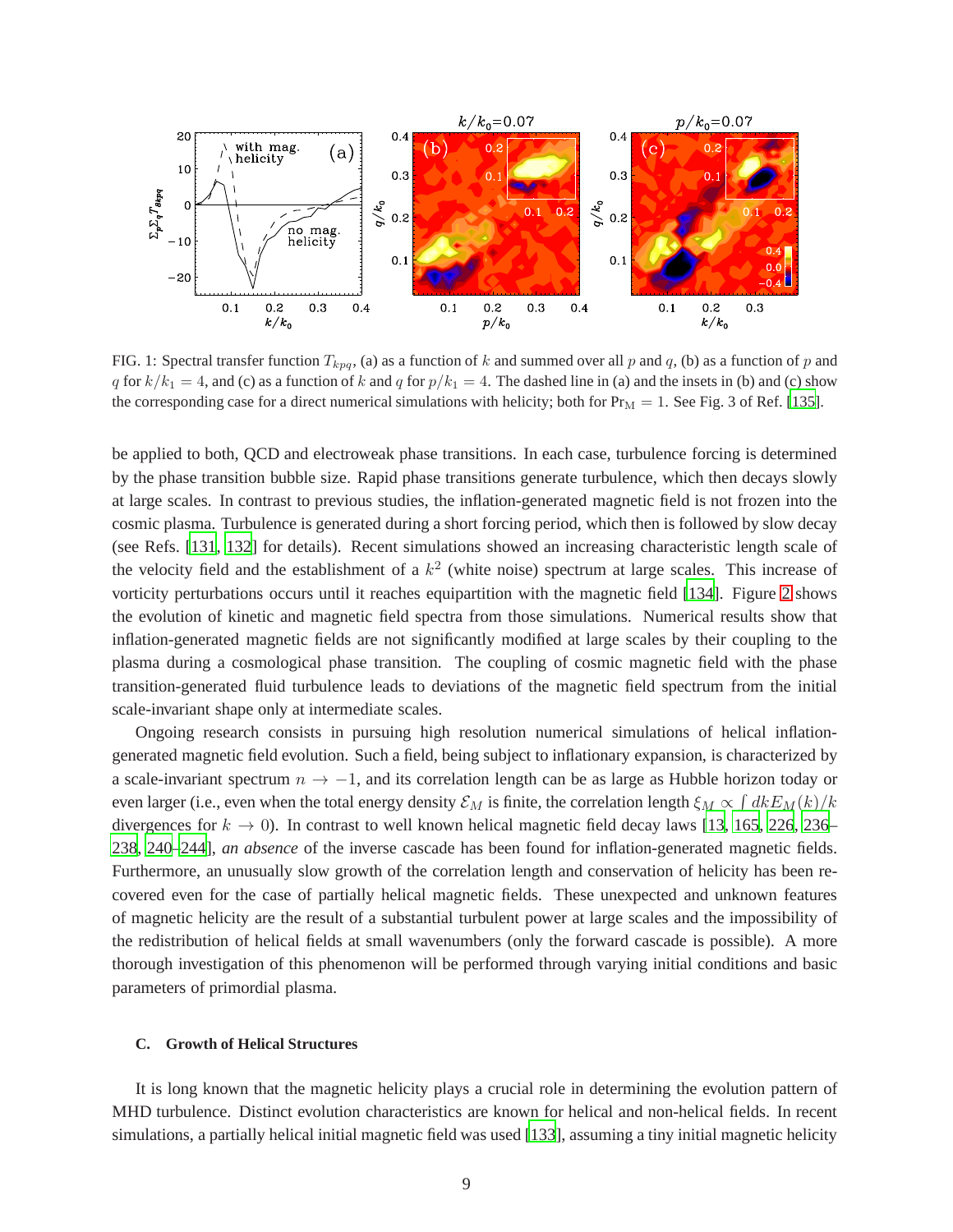

<span id="page-9-0"></span>FIG. 2: Magnetic (solid lines) and kinetic (dashed lines) energy spectra in regular time intervals. Re  $\approx$  170. The magnetic and kinetic spectra at the last time are additionally marked in red and blue, respectively.



FIG. 3: Visualizations of  $B_x$  (upper row) and  $v_x$  (lower row) at three times during the magnetic decay of a weakly helical field with  $\sigma = 0.03$  generated during QCD phase transitions. See Fig. 2 of Ref. [\[133\]](#page-16-10).

during the QCD phase transition. It was shown that at late times the resulting field attains the maximally allowed magnetic helicity. This result is important since helicity crucially affects the MHD dynamics, and has very interesting consequences in astrophysical objects (e.g. galactic magnetic fields [\[245](#page-19-2)[–247\]](#page-19-3), for example). The resulting magnetic field has an amplitude of around 0.04 nG and a correlation length of order 20 kpc, which (assuming realistic scenarios of amplification [\[31\]](#page-14-20)) serves as a seed for galactic magnetic fields. At this point the electroweak phase transition-generated magnetic fields are less promising due to a smaller initial correlation length, but are not completely excluded [\[248](#page-19-4)], in particular for fully helical magnetic fields [\[134\]](#page-16-11).

Magnetic helicity is a crucial factor that affects the evolution of primordial magnetic fields. The evo-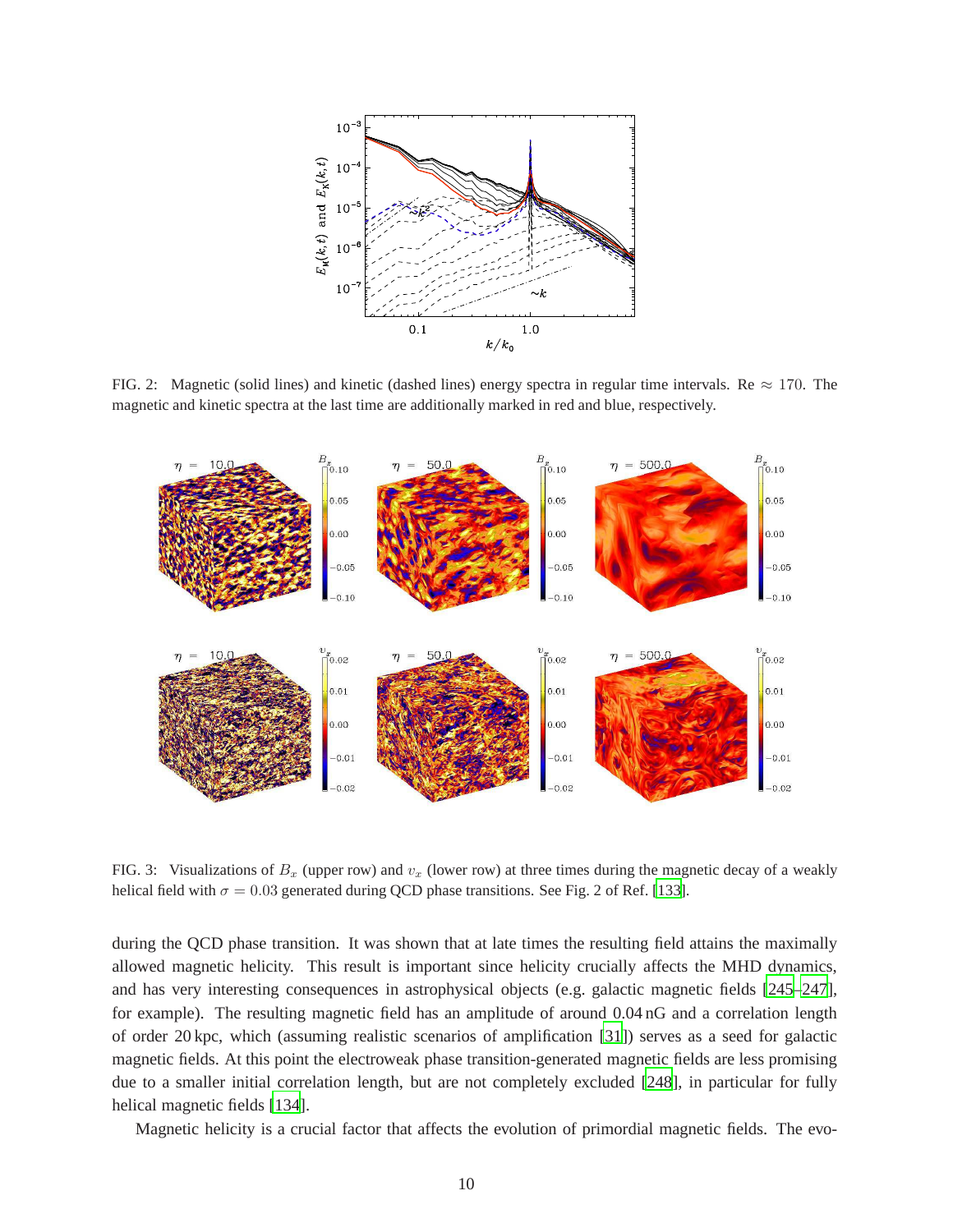

FIG. 4: Comparison of  $B_x$  (upper row) and ln  $\rho$  (lower row) for an inflation-generated magnetic field with  $\sigma = 1$ (left) and  $\sigma = 0.03$  (right).

lution of the primordial magnetic field that has been produced with weak initial magnetic helicity that undergoes two consecutive stages. During the first stage, the evolution of a partially helical magnetic field spectrum is much similar to that of non-helical magnetic fields, and is sometimes described as a direct cascade. At this stage the spectral energy density cascades from large to small scales, where it undergoes de-correlation and viscous damping. Magnetic helicity is conserved and hence its fractional value increases during the turbulent decay process. The second stage in the primordial magnetic field evolution sets in when the turbulent state with maximal helicity is reached. The maximal value of the magnetic helicity that can be reached is limited by the realizability condition. Indeed, the conservation of magnetic helicity leads to a decay of the magnetic energy density inversely proportional to the correlation length of the turbulence:

$$
\xi_M(\eta) \ge \xi_M^{\min}(\eta) \equiv |\mathcal{H}_M(\eta)|/2\mathcal{E}_M(\eta),\tag{10}
$$

where  $\xi_M^{\text{min}}(\eta)$  is the minimal correlation length of the turbulent state. Hence, an inverse cascade develops during the second stage of the primordial magnetic field evolution. In Ref. [\[133\]](#page-16-10), we have studied the  $\xi_M(\eta)$ and  $\xi_M^{\text{min}}(\eta)$  for  $\sigma = 1, 0.1$ , and 0.03 in the case of the QCD phase transition. It seems that, especially at lower  $\sigma$ , the increase of  $\xi_M$  is slow ( $\sim \eta^{1/2}$ ) while  $\xi_M(\eta) \gg \xi_M^{\min}(\eta)$ . However, since magnetic helicity conservation implies that  $\mathcal{E}_M$  decreases as  $\eta^{-1}$ , the minimal correlation length  $\xi_M^{\min}(\eta)$  soon reaches  $\xi_M(\eta)$ ; see Fig. [\(5\)](#page-11-0). When the correlation length of the turbulent magnetic field reaches a minimal correlation length, the turbulence reaches its fully helical state. Then the turbulence decays according to the helical turbulent decay laws:  $\xi_M \sim \eta^{2/3}$  and  $\mathcal{E}_M \sim \eta^{-2/3}$ . Hence, we identify two distinct phases in the MHD turbulence evolution: the phase of *weakly helical* turbulence decay with  $n_{\xi} = 1/2$  and  $n_E = -1$ , and the phase of *fully helical* turbulent decay with  $n_{\xi} = 2/3$  and  $n_E = -2/3$ . The fully helical case is characterized by an inverse cascade where  $E_0(\eta) \propto \xi_M(\eta) \mathcal{E}_M(\eta) = \text{const}$  (see Eq. [\(9\)](#page-7-0). These results are in full agreement with earlier works [\[13](#page-14-6), [165](#page-17-3), [236](#page-18-23)[–238](#page-18-24), [240](#page-19-0), [242](#page-19-5)]. The effective coupling of the primordial magnetic fields and cosmic plasma ends at the time of recombination. At later stages, primordial magnetic fields exhibit much slower developments [\[220](#page-18-11)].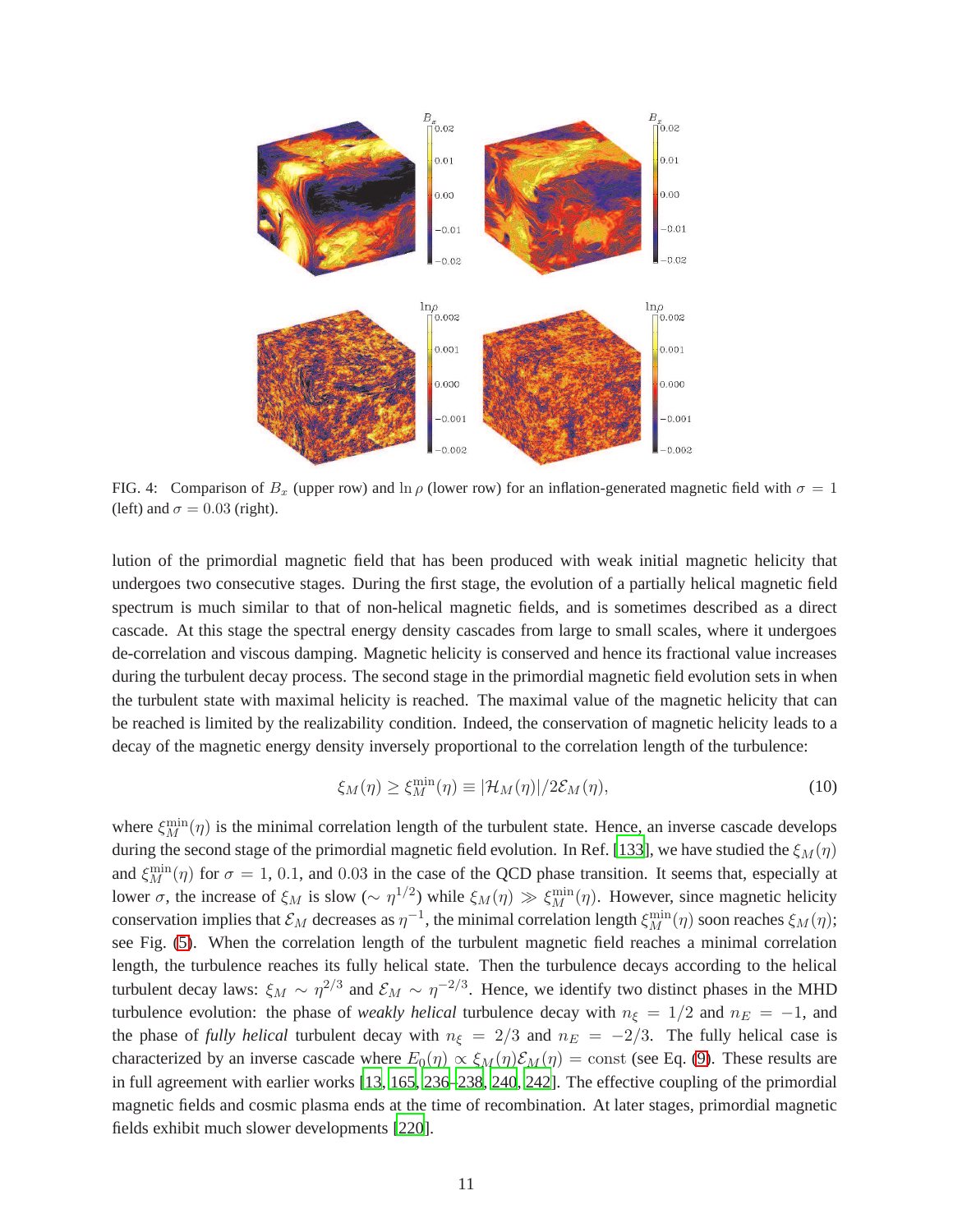

<span id="page-11-0"></span>FIG. 5: Evolution of turbulent correlation length  $\xi_M(\eta)$  (solid) and minimal correlation length  $\xi_M^{\min}(\eta)$  (dashed) of a helical state for  $\sigma = 1$  (black), 0.1 (blue) and 0.03 (red). (Fig. 3 of Ref. [\[133\]](#page-16-10)).

Knowing the initial values of the turbulent magnetic correlation length  $\xi_M(\eta_0)$ , the minimal correlation length  $\xi_M^{\min}(\eta_0)$  set by the realizability condition, we can calculate the time interval  $\eta_{\text{fully}}$  needed for the turbulence to reach its fully helical state during the decay process. Since these two scales approach each other as  $\eta^{1/2}$ , the result is  $\eta_{\text{fully}} = \eta_0[\xi_M(\eta_0)/\xi_M^{\text{min}}(\eta_0)]^2$ . Hence, the time interval needed for the development of a fully helical state can be calculated using the initial values of turbulent energy and helicity:

$$
\eta_{\text{fully}} = 4\eta_0 \xi_M^2 \mathcal{E}_M^2 / \mathcal{H}_M^2. \tag{11}
$$

Note that this time increases inversely proportional to the square of the initial helicity of the turbulent state  $\mathcal{H}_M$ . Assuming that the initial magnetic helicity is  $\xi_M/\lambda_{H_\star}$  times lower then the maximal helicity in the case of strong CP violation during phase transition, we can calculate the time needed for the cosmic turbulence to reach its maximally helical state:  $\eta_{\text{fully}} = \eta_0 / \gamma^2$ .

#### **V. DISCUSSION**

Let us now discuss our results in the broader context of the workshop *'Mixing in Rapidly Changing Environments—Probing Matter at the Extremes'*. Our work has demonstrated a rather generic trend of decaying MHD turbulence to display an increase of energy at large length scales. This process is well-known in helical MHD turbulence [\[229](#page-18-16)], but to a lesser extent it also occurs in non-helical MHD turbulence [\[135\]](#page-16-8). Moreover, if there is small fractional helicity initially, this fraction will increase with time proportional to the square root of time. At a certain time, the fractional helicity will be 100%, after which the decay of energy slows down and the increase of the correlation length speeds up.

An increase of energy at large length scales is not a common phenomenon in hydrodynamic turbulence and has never been found for passive scalars. This special behavior in MHD is likely to lead to unconventional mixing properties, although this has not yet been well quantified for decaying MHD turbulence. However, for statistically stationary turbulence, an increase of energy at small wavenumbers is usually described as non-diffusive turbulent transport, which is particularly well known in mean-field dynamo theory [\[250](#page-19-6)]. In a sense, this is more reminiscent of what might look like "anti-mixing". This is to some extent due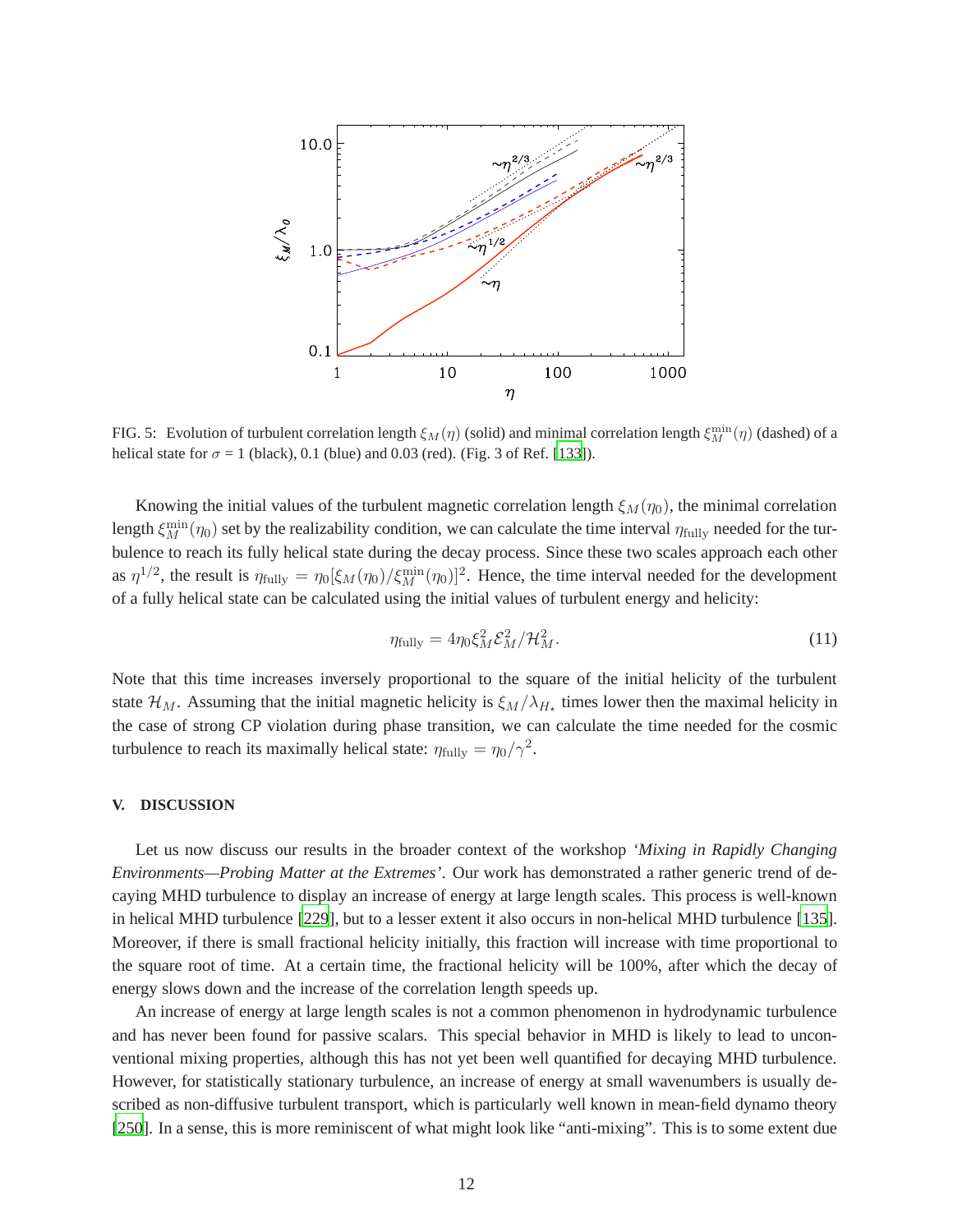to the fact that vector fields behave differently from scalar fields. This can in part be due to the presence of additional conservation laws. In particular, magnetic helicity provides an extremely powerful constraint.

The significance of studying decaying MHD turbulence is manifold. On the one hand, our results will help to better understand the nature of cosmic magnetism and will gain insight into the decay laws of cosmic MHD turbulence. On the other hand, our analysis can be applied not only to cosmological scales, but to molecular clouds or even protoplanetary disks where decaying magnetic turbulence can crucially affect the global state or the formation of local structures. The results of our research have therefore important implications in many areas, including fluid dynamics, early universe physics, high energy astrophysics, MHD modeling, and large-scale structure formation in the universe.

## **VI. CONCLUSIONS**

We have discussed the evolution of primordial magnetic fields during the expansion of the universe and have addressed some of the observational signatures. The coupling between the magnetic fields and cosmic turbulence leads to novel results as compared to previously adopted frozen-in approximations when magnetic field evolution was considered solely due to the field line dilution in the expanding universe. For this purpose, we have developed a comprehensive theoretical model to consider the evolution of MHD turbulence over a wide range of physical conditions, beyond any specific astrophysical application.

Numerical simulations have shown novel effects in the evolution of magnetic fields in cosmic turbulence. It seems that inverse transfer that normally occurs in helical MHD turbulence, can also take place for nonhelical magnetic fields if the MHD turbulence is magnetically dominated. In this case, large-scale velocity perturbations power up the magnetic field, leading to substantial increase of magnetic power spectra at large scales and corresponding inverse transfer.

An analysis of the inflation-generated magnetic field is carried out to find out how they are affected by the cosmic phase transitions (QCD and electroweak phase transition). Numerical results show that large-scale magnetic fields survive phase transitions, and thus, phase transitions cannot rule out inflationary magnetogenesis as the source of seed magnetic field in the universe.

On the other hand, magnetic fields generated during phase transitions can have tiny helicity. We have shown that during the evolution in MHD turbulence magnetic field helicity grows until it reaches maximal helical state. It seems that helicity growth rate is fast enough to reach maximal helicity well before the epoch of recombination, when the primordial magnetic field decouples from cosmic turbulence.

We have used results of high resolution simulations to set limits on the large-scale magnetic field generated during early stages of the evolution of the universe (inflation or cosmological phase transitions). Indeed, it seems that magnetic fields produced during this epochs and subsequently modified by cosmic MHD turbulence can reach amplitudes similar to the lower bounds of the observational magnetic fields even accounting for the effects of large-scale turbulent decay as well as additional Alfvén wave damping. The extremely low values derived for smoothed magnetic field [\[166](#page-17-4)] do not imply that the effective magnetic field is also small in the 1 pc–1 kpc range and cannot lead to the observational signatures in blazar emission spectra. Using the effective magnetic field approach we obtain results that do not depend on the specific spectral shape of the magnetized turbulence. Observational signatures of the magnetogenesis during electroweak phase transition can come from future observations, if weak magnetic fields with  $10^{-14}$ – $10^{-15}$  G amplitude and few pc correlation length are detected. While a somewhat stronger magnetic field with a correlation length of the order of kpc might indicate the presence of QCD phase transition magnetogenesis. In turn, magnetic fields with extremely large correlation length (1Mpc or higher) will indicate inflationary magnetogenesis.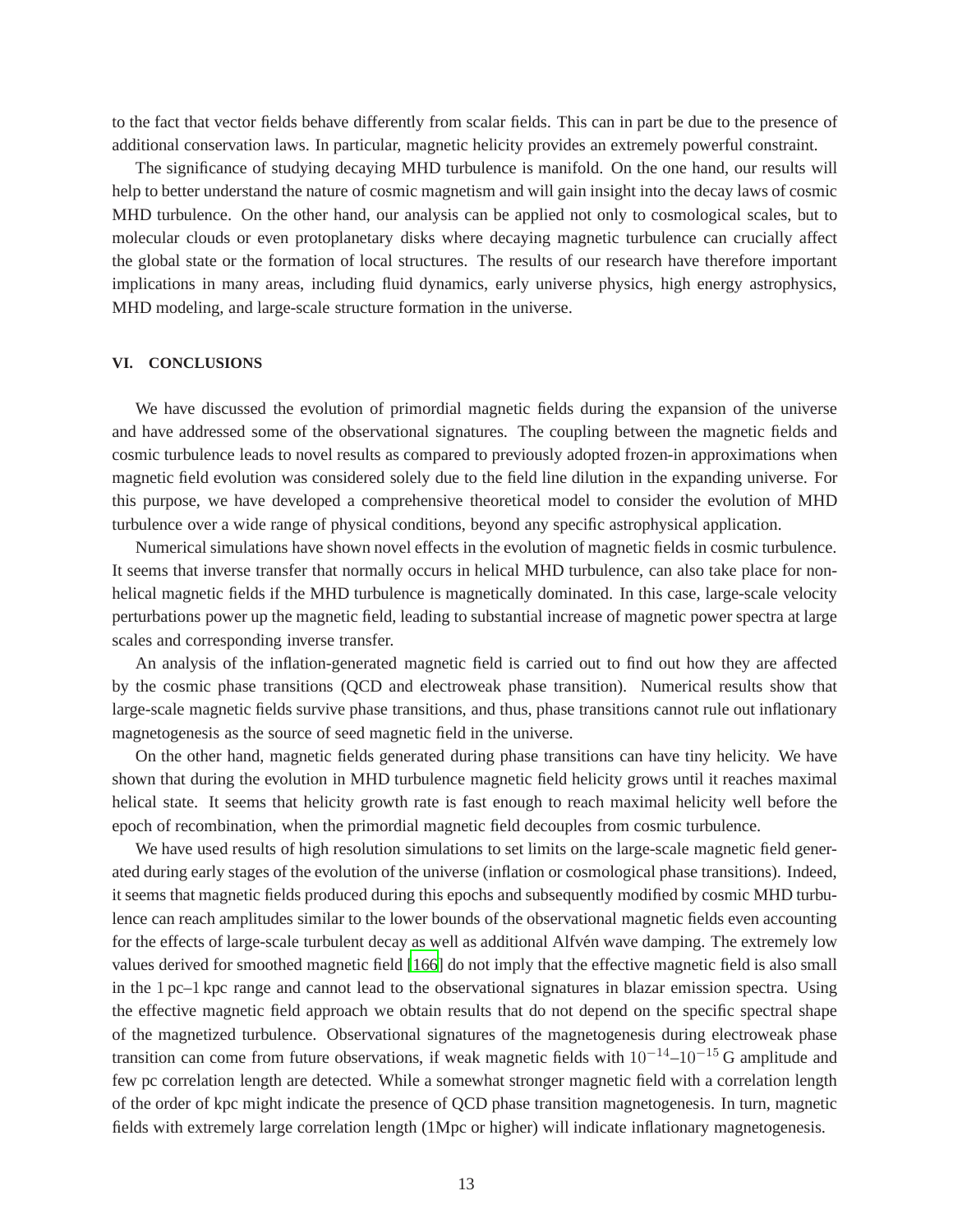

FIG. 6: Evolution of the effective magnetic field  $B^{(eff)}$  and correlation length  $\xi_M$  in the case of magnetogenesis at electroweak phase transition (green) and QCD phase transition (orange). Arrows indicate the evolutionary path of the strength and integral scale of helical and non-helical turbulent magnetic fields during the radiation-dominated era up to their final values. Thick solid line(s) show possible present day field strengths and integral scales of the magnetic field generated during phase transitions (see Fig. 7 of Ref. [\[134\]](#page-16-11)).

## **Acknowledgments**

T.K. would like to express her appreciation to Organizing Committee of Turbulent Mixing and Beyond Workshop *'Mixing in Rapidly Changing Environments - Probing Matter at the Extremes'* (2014, The Abdus Salam International Centre for Theoretical Physics, ICTP) and the Center for hospitality. It is our pleasure to thank Marco Ajello, Nick Battaglia, Leonardo Campanelli, Rupert Croft, Ruth Durrer, Arthur Kosowsky, Francesco Miniati, Aravind Natarjan, Andrii Neronov, Yurii Maravin, and Tanmay Vachaspati for useful discussions. We acknowledge partial support from the Swedish Research Council grants 621-2011-5076 and 2012-5797, the European Research Council AstroDyn Research Project 227952, the FRINATEK grant 231444 under the Research Council of Norway, the Swiss NSF SCOPES grant IZ7370-152581, the NASA Astrophysics Theory program grant NNXl0AC85G, the NSF Astrophysics and Astronomy Grant Program grants AST-1109180, AST-1615100 and AST-1615940, and Shota Rustaveli Georgian National Science Foundation grant FR/264/6-350/14.

- <span id="page-13-0"></span>[1] L. M. Widrow, Rev. Mod. Phys. **74**, 775 (2002).
- [2] J. P. Vallée, New Astron. Rev. **48**, 763 (2004).
- [3] M. Giovannini, Lect. Notes Phys. **737**, 863 (2008).
- [4] R. Beck, AIP Conf. Proc. **1085**, 83 (2009); R. Beck, In Proc. of Magnetic Fields in the Universe: From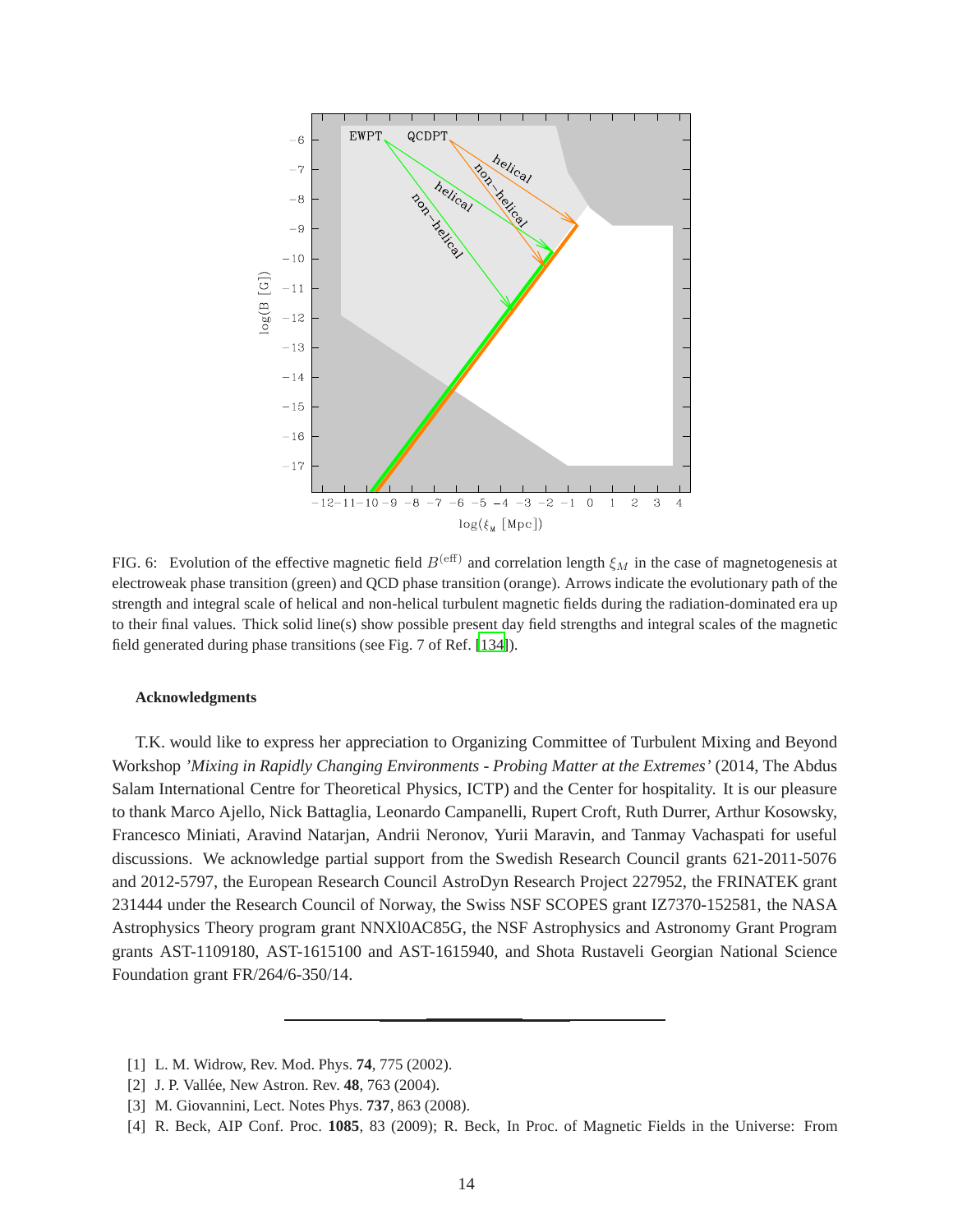Laboratory and Stars to Primordial Structures, eds. M. Soida, K. Otmianowska-Mazur, E.M. de Gouveia Dal Pina and A. Lazarian; SKA design and timeline updates, [arXiv:1111.5802](http://arxiv.org/abs/1111.5802) [astro-ph.CO].

- [5] C. Van Eck, *et al.*, Astrophys. J. **728**, 97 (2011).
- <span id="page-14-0"></span>[6] A. Fletcher, R. Beck, A. Shukurov, E. M. Berkhuijsen and C. Horellou, Mon. Not. Roy. Astron. Soc. **112**, 2396 (2011).
- <span id="page-14-1"></span>[7] R. Beck, AIP Conf. Proc. **1381**, 117 (2011).
- [8] M. L. Bernet, F. Miniati, S. J. Lilly, P. P. Kronberg and M. Dessauges-Zavadsky, Nature **454**, 302 (2008).
- <span id="page-14-2"></span>[9] P. P. Kronberg, M. L. Bernet, F. Miniati, S. J. Lilly, M. B. Short and D. M. Higdon, Astrophys. J. **676**, 7079 (2008).
- <span id="page-14-3"></span>[10] R. Durrer and A. Neronov, Astron. Astrophys. Rev. **21**, 62 (2013).
- <span id="page-14-4"></span>[11] R. M. Kulsrud and E. G. Zweibel, Rept. Prog. Phys. **71**, 0046091 (2008).
- <span id="page-14-5"></span>[12] A. Kandus, K. E. Kunze and C. G. Tsagas, Phys. Rept. **505**, 1 (2011).
- <span id="page-14-6"></span>[13] D. Biskamp, *Magnetohydrodynamic Turbulence* (Cambridge: Cambridge Univ. Press) 2003.
- <span id="page-14-7"></span>[14] A. Kravtsov and S. Borgani, Ann. Rev. Astron. Astrophys., **50**, 353 (2012).
- <span id="page-14-8"></span>[15] K. Subramanian, A. Shukurov and N. E. L. Haugen, Mon. Not. Roy. Astron. Soc. **366**, 1437 (2006).
- <span id="page-14-9"></span>[16] F. Vazza, G. Tormen, R. Cassano, G. Brunetti and K. Dolag, Mon. Not. Roy. Astron. Soc. **369**, L14 (2006).
- [17] T. Fang, P. J. Humphrey and D. A. Buote, Astrophys. J. **691**, 1648 (2009).
- [18] T. H. Greif, J. L. Johnson, R. S. Klessen and V. Bromm, Mon. Not. Roy. Astron. Soc. **387**, 1021 (2008).
- [19] R. Pakmor, A. Bauer and V. Springel, Mon. Not. Roy. Astron. Soc. **418**, 1392 (2012).
- [20] F. Vazza, M. Brggen, C. Gheller and P. Wang, Mon. Not. Roy. Astron. Soc. **445**, no. 4, 3706 (2014).
- <span id="page-14-10"></span>[21] J. Cho, Astrophys. J. **797**, no. 2, 133 (2014).
- <span id="page-14-11"></span>[22] J. R. Espinosa, T. Konstandin, J. M. No and G. Servant, Phys. Rev. D **76**, 083002 (2007).
- [23] J. R. Espinosa, T. Konstandin, J. M. No and G. Servant, JCAP **1006**, 028 (2010).
- <span id="page-14-12"></span>[24] S.-N. X. Medina, S. J. Arthur, W. J. Henney, G. Mellema, A. Gazol, Mon. Not. Roy. Astron. Soc. **445**, 1797 (2014).
- <span id="page-14-13"></span>[25] A. Neronov and I. Vovk, Science **328**, 73 (2010).
- [26] F. Tavecchio, G. Ghisellini, G. Bonnoli and L. Foschini, Mon. Not. Roy. Astron. Soc. **414**, 3566 (2011).
- [27] W. Essey, S. Ando and A. Kusenko, Astropart. Phys. **35**, 135 (2011).
- [28] A. M. Taylor, I. Vovk and A. Neronov, Astron. Astrophys. **529**, A144 (2011).
- [29] H. Huan, T. Weisgarber, T. Arlen and S. P. Wakely, Astrophys. J. **735**, L28 (2011).
- [30] I. Vovk, A. M. Taylor, D. Semikoz and A. Neronov, Astrophys. J. **747**, L14 (2012).
- <span id="page-14-20"></span>[31] K. Dolag, M. Kachelriess, S. Ostapchenko and R. Tomas, Astrophys. J. **727**, L4 (2011).
- [32] C. D. Dermer, M. Cavadini, S. Razzaque, J. D. Finke and B. Lott, Astrophys. J. **733**, L21 (2011).
- <span id="page-14-14"></span>[33] K. Takahashi, M. Mori, K. Ichiki and S. Inoue, Astrophys. J. **744**, L7 (2012).
- <span id="page-14-15"></span>[34] J. D. Finke, L. C. Reyes, M. Georganopoulos, K. Reynolds, M. Ajello, S. J. Fegan and K. McCann, Astrophys. J. **814**, no. 1, 20 (2015).
- <span id="page-14-16"></span>[35] T. C. Arlen, V. V. Vassiliev, T. Weisgarber, S. P. Wakely and S. Y. Shafi, Astrophys. J. **796**, 18 (2014).
- <span id="page-14-17"></span>[36] A. E. Broderick, P. Chang and C. Pfrommer, Astrophys. J. **752**, 22 (2012).
- [37] F. Miniati and A. Elyiv, Astrophys. J. **770**, 54 (2013).
- <span id="page-14-18"></span>[38] M. Lemoine, J. Plasma Phys. **81**, 4501 (2015).
- <span id="page-14-19"></span>[39] A. Kosowsky and A. Loeb, Astrophys. J. **469**, 1 (1996).
- [40] D. D. Harari, J. D. Hayward and M. Zaldarriaga, Phys. Rev. D **55**, 1841 (1997).
- [41] C. Scoccola, D. Harari and S. Mollerach, Phys. Rev. D **70**, 063003 (2004) [\[astro-ph/0405396\]](http://arxiv.org/abs/astro-ph/0405396).
- [42] L. Campanelli, A. D. Dolgov, M. Giannotti and F. L. Villante, Astrophys. J. **616**, 1 (2004).
- [43] A. Kosowsky, T. Kahniashvili, G. Lavrelashvili and B. Ratra, Phys. Rev. D **71**, 043006 (2005).
- <span id="page-14-21"></span>[44] T. Kahniashvili, Y. Maravin and A. Kosowsky, Phys. Rev. D **80**, 023009 (2009).
- [45] M. Giovannini and K. E. Kunze, Phys. Rev. D **78**, 023010 (2008).
- <span id="page-14-22"></span>[46] T. Kahniashvili, A. G. Tevzadze, S. K. Sethi, K. Pandey and B. Ratra, Phys. Rev. D **82**, 083005 (2010).
- [47] L. Pogosian, A. P. S. Yadav, Y. F. Ng and T. Vachaspati, Phys. Rev. D **84**, 043530 (2011).
- [48] P. A. R. Ade, *et al.* [POLARBEAR Collaboration], [arXiv:1509.02461](http://arxiv.org/abs/1509.02461) [astro-ph.CO].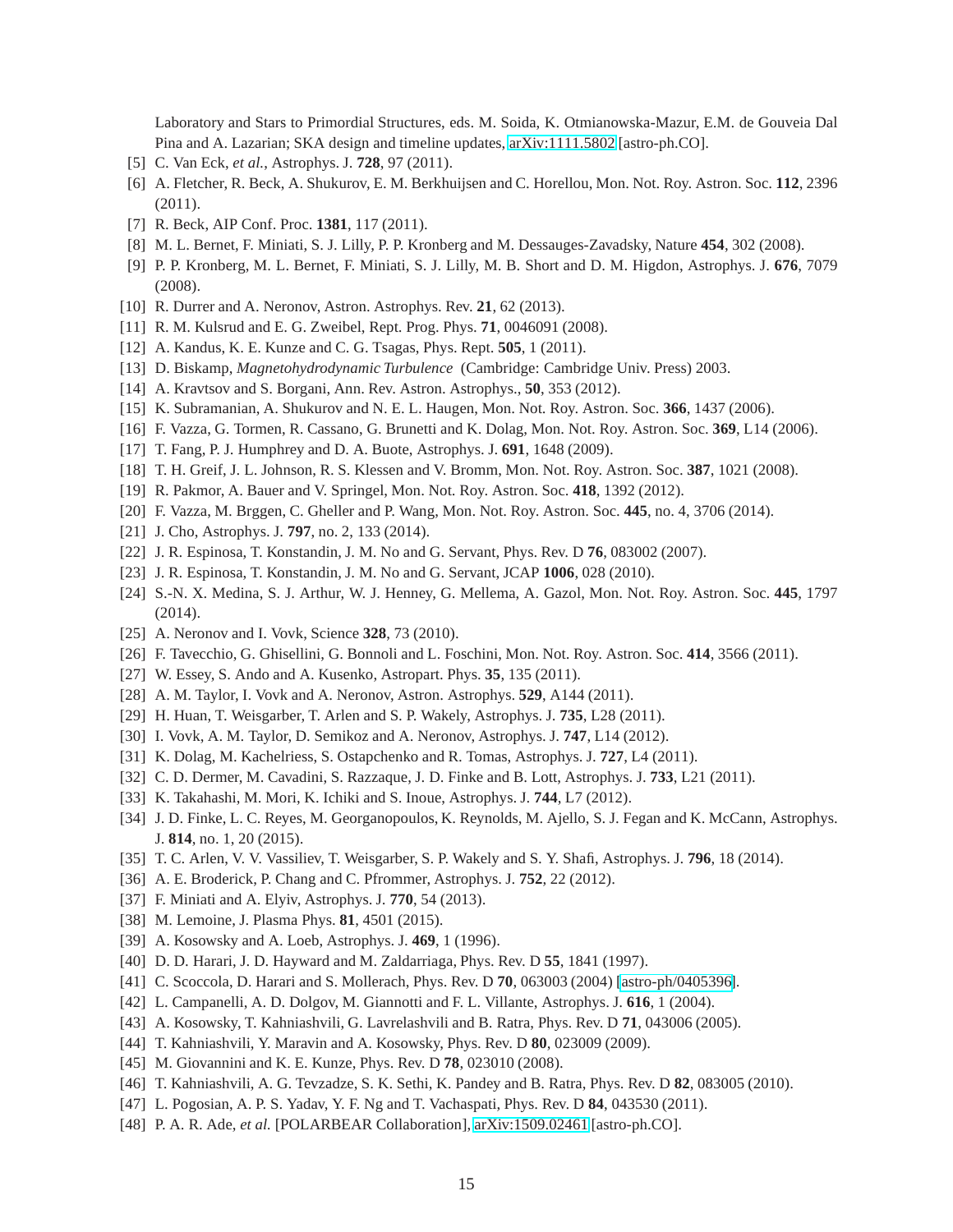- <span id="page-15-0"></span>[49] M. S. Pshirkov, P. G. Tinyakov and F. R. Urban, [arXiv:1504.06546](http://arxiv.org/abs/1504.06546) [astro-ph.CO].
- <span id="page-15-1"></span>[50] P. P. Kronberg, M. Simard-Normandin, Nature, **263**, 653 (1976).
- [51] P. P. Kronberg, J. J. Perry, Astrophys. J. **263**, 518 (1982).
- [52] P. Blasi, S. Burles, A. V. Olinto Astrophys. J. **514**, L79, (1999).
- <span id="page-15-2"></span>[53] E. Komatsu, *et al.* [WMAP Collaboration], Astrophys. J. Suppl. **180**, 330 (2009).
- <span id="page-15-3"></span>[54] *et al.* [Planck Collaboration], [arXiv:1502.01594](http://arxiv.org/abs/1502.01594) [astro-ph.CO].
- <span id="page-15-4"></span>[55] J. A. Adams, U. H. Danielsson, D. Grasso and H. Rubinstein, Phys. Lett. B **388**, 253 (1996).
- [56] K. Subramanian and J. D. Barrow, Phys. Rev. Lett. **81**, 3575 (1998).
- [57] R. Durrer, P. G. Ferreira and T. Kahniashvili, Phys. Rev. D **61**, 043001 (2000).
- [58] A. Mack, T. Kahniashvili and A. Kosowsky, Phys. Rev. D **65**, 123004 (2002).
- [59] L. Pogosian, T. Vachaspati and S. Winitzki, Phys. Rev. D **65**, 083502 (2002).
- [60] K. Subramanian, T. R. Seshadri and J. D. Barrow, Mon. Not. Roy. Astron. Soc. **344**, L31 (2003).
- [61] K. Subramanian and J. D. Barrow, Mon. Not. Roy. Astron. Soc. **335**, L57 (2002).
- [62] C. Caprini, R. Durrer and T. Kahniashvili, Phys. Rev. D **69**, 063006 (2004).
- [63] A. Lewis, Phys. Rev. D **70**, 043011 (2004).
- [64] T. Kahniashvili, Astron. Nachr. **327**, 414 (2006).
- [65] T. Kahniashvili and B. Ratra, Phys. Rev. D **71**, 103006 (2005).
- [66] T. Kahniashvili and B. Ratra, Phys. Rev. D **75**, 023002 (2007).
- [67] J. R. Kristiansen and P. G. Ferreira, Phys. Rev. D **77**, 123004 (2008).
- [68] D. Paoletti, F. Finelli and F. Paci, Mon. Not. Roy. Astron. Soc. **396**, 523 (2009).
- [69] J. R. Shaw and A. Lewis, Phys. Rev. D **81**, 043517 (2010).
- [70] D. G. Yamazaki, K. Ichiki, T. Kajino and G. .J. Mathews, Phys. Rev. D **81**, 103519 (2010).
- [71] K. Ichiki, K. Takahashi and N. Sugiyama, Phys. Rev. D **85**, 043009 (2012).
- [72] D. G. Yamazaki, K. Ichiki, T. Kajino and G. J. Mathew, Adv. Astron. **2010**, 586590 (2010).
- [73] D. Paoletti and F. Finelli, Phys. Rev. D **83**, 123533 (2011).
- [74] K. E. Kunze, Phys. Rev. D **83**, 023006 (2011).
- [75] K. E. Kunze, Phys. Rev. D **85**, 083004 (2012).
- [76] P. Trivedi, T. R. Seshadri and K. Subramanian, Phys. Rev. Lett. **108**, 231301 (2012).
- [77] D. Paoletti and F. Finelli, Phys. Lett. B **726**, 45 (2013).
- [78] P. Chen and T. Suyama, Phys. Rev. D **88**, 123521 (2013).
- [79] D. G. Yamazaki, K. Ichiki and K. Takahashi, Phys. Rev. D **88**, no. 10, 103011 (2013).
- [80] P. Trivedi, K. Subramanian and T. R. Seshadri, Phys. Rev. D **89**, 043523 (2014).
- [81] T. Kahniashvili, Y. Maravin, G. Lavrelashvili and A. Kosowsky, Phys. Rev. D **90**, 083004 (2014).
- <span id="page-15-5"></span>[82] M. Ballardini, F. Finelli and D. Paoletti, JCAP **1510**, no. 10, 031 (2015).
- <span id="page-15-6"></span>[83] K. Jedamzik, V. Katalinic and A. V. Olinto, Phys. Rev. Lett. **85**, 700 (2000).
- [84] J. B. Dent, D. A. Easson and H. Tashiro, Phys. Rev. D **86**, 023514 (2012).
- [85] H. Tashiro, J. Silk and D. J. E. Marsh, Phys. Rev. D **88**, 125024 (2013). [\[arXiv:1308.0314](http://arxiv.org/abs/1308.0314) [astro-ph.CO]].
- [86] K. E. Kunze and E. Komatsu, JCAP **1401**, 009 (2014).
- [87] K. Miyamoto, T. Sekiguchi, H. Tashiro and S. Yokoyama, Phys. Rev. D **89**, no. 6, 063508 (2014).
- [88] K. Jedamzik and T. Abel, JCAP **1310**, 050 (2013).
- [89] M. A. Amin and D. Grin, Phys. Rev. D **90**, no. 8, 083529 (2014).
- [90] K. E. Kunze and E. Komatsu, JCAP **1506**, 027 (2015).
- [91] J. Chluba, D. Paoletti, F. Finelli and J. A. Rubio-Martn, Mon. Not. Roy. Astron. Soc. **451**, no. 2, 2244 (2015).
- <span id="page-15-7"></span>[92] J. M. Wagstaff and R. Banerjee, [arXiv:1508.01683](http://arxiv.org/abs/1508.01683) [astro-ph.CO].
- <span id="page-15-8"></span>[93] R. Durrer, T. Kahniashvili and A. Yates, Phys. Rev. D **58**, 123004 (1998).
- [94] G. Chen, P. Mukherjee, T. Kahniashvili, B. Ratra, Y. Wang, Astrophys. J. **611**, 655 (2004).
- [95] I. Brown and R. Crittenden, Phys. Rev. D **72**, 063002 (2005).
- [96] M. Demianski and A. G. Doroshkevich, Phys. Rev. D **75**, 123517 (2007).
- [97] A. Bernui and W. S. Hipolito-Ricaldi, Mon. Not. R. Astron. Soc. **389**, 1453 (2008).
- [98] P. K. Samal, R. Saha, P. Jain and J. P. Ralston, Mon. Not. R. Astron. Soc. **396**, 511 (2009).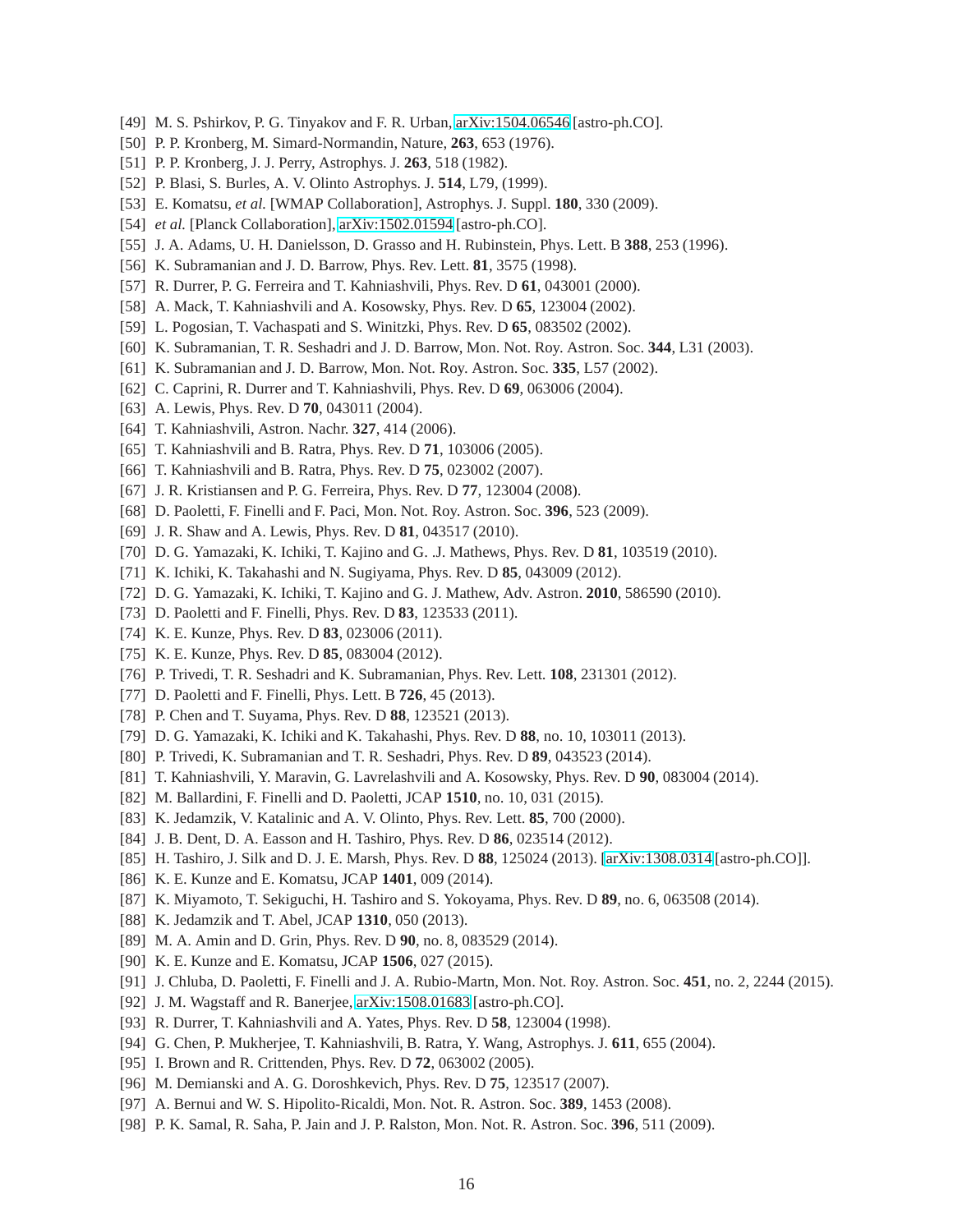- [99] T. Kahniashvili, G. Lavrelashvili and B. Ratra, Phys. Rev. D **78**, 063012 (2008).
- [100] P. Naselsky and J. Kim, [arXiv:0804.3467](http://arxiv.org/abs/0804.3467) [astro-ph].
- [101] J. Kim and P. Naselsky, JCAP **0907**, 041 (2009).
- <span id="page-16-0"></span>[102] P. A. R. Ade, *et al.* [Planck Collaboration], Astron. Astrophys. **571**, A23, (2014).
- <span id="page-16-1"></span>[103] M. Kawasaki and M. Kusakabe, Phys. Rev. D **86**, 063003 (2012).
- [104] D. G. Yamazaki, M. Kusakabe, T. Kajino, G. J. Mathews and M. K. Cheoun, Phys. Rev. D **90**, 023001 (2014).
- <span id="page-16-2"></span>[105] D. G. Yamazaki and M. Kusakabe, Phys. Rev. D **86**, 123006 (2012).
- <span id="page-16-3"></span>[106] L. M. Widrow, D. Ryu, D. R. G. Schleicher, K. Subramanian, C. G. Tsagas and R. A. Treumann, Space Sci. Rev. **166**, 37 (2012).
- [107] J. R. Shaw and A. Lewis, Phys. Rev. D **86**, 043510 (2012).
- [108] T. G. Cowling, Mon. Not. Roy. Astron. Soc., 116, 114 (1956).
- [109] L. Mestel and L. Spitzer, Mon. Not. Roy. Astron. Soc., 116, 503 (1956).
- <span id="page-16-20"></span>[110] K. Jedamzik, V. Katalinic and A. V. Olinto, Phys. Rev. D **57**, 3264 (1998).
- [111] S. K. Sethi and K. Subramanian, Mon. Not. Roy. Astron. Soc. **356**, 778 (2005).
- [112] H. Tashiro and N. Sugiyama, Mon. Not. Roy. Astron. Soc. **368**, 965 (2006).
- [113] H. Tashiro, N. Sugiyama and R. Banerjee, Phys. Rev. D **73**, 023002 (2006).
- [114] H. Tashiro and N. Sugiyama, Mon. Not. Roy. Astron. Soc. **372**, 1060 (2006).
- [115] D. R. G. Schleicher, R. Banerjee and R. S. Klesser, Phys. Rev. D **78**, 083005 (2008).
- [116] D. R. G. Schleicher, R. Banerjee and R. S. Klessen, Astrophys. J. **692**, 236 (2009).
- [117] S. K. Sethi and K. Subramanian, JCAP **0911**, 021 (2009).
- [118] H. Tashiro and N. Sugiyama, Mon. Not. Roy. Astron. Soc. **411** , 1284 (2011).
- [119] S. K. Sethi, B. B. Nath and K. Subramanian, Mon. Not. Roy. Astron. Soc. **387**, 1589 (2008).
- [120] D. G. Yamazaki, K. Ichiki, T. Kajino and G. J. Mathews, Phys. Rev. D **81**, 023008 (2010).
- [121] D. R. G. Schleicher and F. Miniati, Mon. Not. Roy. Astron. Soc. Lett., **418**, L143 (2011).
- <span id="page-16-18"></span>[122] T. Kahniashvili, Y. Maravin, A. Natarajan, N. Battaglia and A. G. Tevzadze, Astrophys. J. **770**, 47 (2013).
- [123] C. Fedeli and L. Moscardini, JCAP **1211**, 055 (2012).
- [124] K. L. Pandey and S. K. Sethi, Astrophys. J. **762**, 15 (2013).
- [125] K. L. Pandey, T. R. Choudhury, S. K. Sethi and A. Ferrara, Mon. Not. Roy. Astron. Soc. **451**, no. 2, 1692 (2015).
- [126] T. Venumadhav, A. Oklopcic, V. Gluscevic, A. Mishra and C. M. Hirata, [arXiv:1410.2250](http://arxiv.org/abs/1410.2250) [astro-ph.CO].
- [127] E. O. Vasiliev and S. K. Sethi, Astrophys. J. **786**, 142 (2014).
- <span id="page-16-4"></span>[128] P. A. R. Ade, *et al.* [Planck Collaboration], [arXiv:1502.04123](http://arxiv.org/abs/1502.04123) [astro-ph.GA].
- <span id="page-16-5"></span>[129] F. Miniati and A. R. Bell, Astrophys. J. **729**, 73 (2011).
- <span id="page-16-6"></span>[130] T. Kahniashvili, A. G. Tevzadze and B. Ratra, Astrophys. J. **726**, 78 (2011).
- <span id="page-16-17"></span>[131] T. Kahniashvili, A. Brandenburg, A. G. Tevzadze and B. Ratra, Phys. Rev. D **81**, 123002 (2010).
- <span id="page-16-9"></span>[132] T. Kahniashvili, A. Brandenburg, L. Campanelli, B. Ratra and A. G. Tevzadze, Phys. Rev. D **86**, 103005 (2012).
- <span id="page-16-10"></span>[133] A. G. Tevzadze, L. Kisslinger, A. Brandenburg and T. Kahniashvili, Astrophys. J. **759**, 54 (2012).
- <span id="page-16-11"></span>[134] T. Kahniashvili, A. G. Tevzadze, A. Brandenburg and A. Neronov, Phys. Rev. D **87**, no. 8, 083007 (2013).
- <span id="page-16-8"></span>[135] A. Brandenburg, T. Kahniashvili and A. G. Tevzadze, Phys. Rev. Lett. **114**, no. 7, 075001 (2015).
- <span id="page-16-12"></span>[136] T. Kahniashvili, A. Brandenburg and A. G. Tevzadze, [arXiv:1507.00510](http://arxiv.org/abs/1507.00510) [astro-ph.CO].
- <span id="page-16-13"></span>[137] A. Kahniashvili, A. Brandenburg, A. Tevzadze, T. Vachaspati, "Helical Magnetic Fields from Phase Transitions", 2016, in preparation.
- <span id="page-16-19"></span>[138] A. Kahniashvili, R. Durrer, A. Brandenburg, A. Tevzadze, W. Yin, "Inflationary Magnetic Helicity: Evolution and Signatures", 2016, in preparation.
- <span id="page-16-14"></span>[139] A. Brandenburg, T. Kahniashvili, A. Tevzadze, "Absence of the Inverse Cascade for Inflation-Generated Magnetic Fields", 2016, in preparation.
- <span id="page-16-7"></span>[140] A. Brandenburg and T. Kahniashvili, [arXiv:1607.01360](http://arxiv.org/abs/1607.01360) [physics.flu-dyn].
- <span id="page-16-15"></span>[141] E. Fermi, "On the Origin of the Cosmic Radiation", Phys. Rev. **75**, 1169 (1949).
- <span id="page-16-16"></span>[142] E. R. Harrison, Mon. R. Astron. Soc. **147**, 279 (1970).
- [143] T. Vachaspati, Phys. Lett. B **265**, 258 (1991).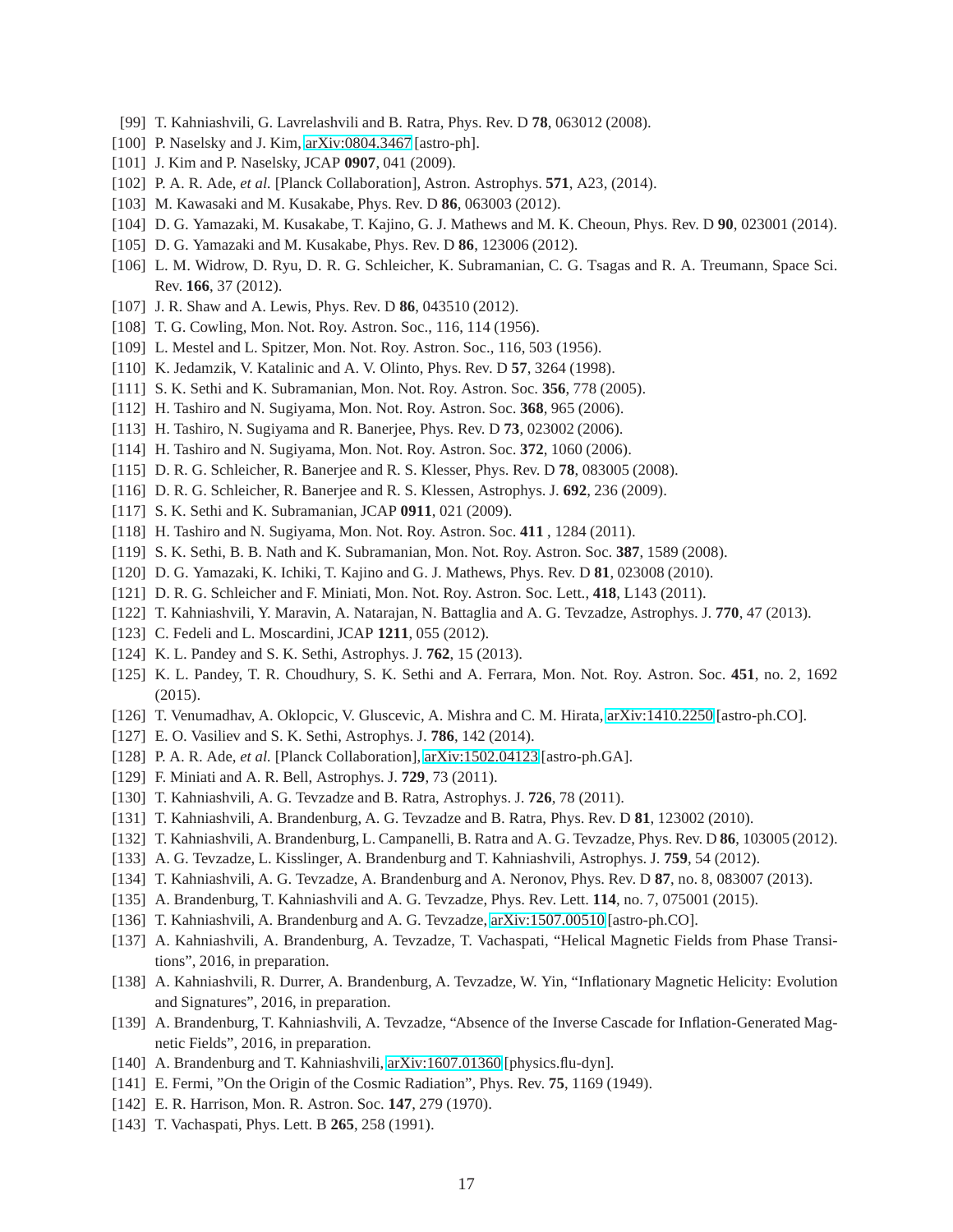- [144] J. M. Cornwall, Phys. Rev. **D 56**, 6146, (1997).
- [145] G. Sigl, A. V. Olinto and K. Jedamzik, Phys. Rev. D **55**, 4582 (1997).
- [146] M. Joyce and M. E. Shaposhnikov, Phys. Rev. Lett. **79**, 1193 (1997).
- [147] M. Hindmarsh and A. Everett, Phys. Rev. D **58**, 103505 (1998).
- [148] K. Enqvist, Int. J. Mod. Phys. **D 7**, 331 (1998).
- [149] D. Grasso and A. Riotto, Phys. Lett. B **418**, 258 (1998).
- [150] J. Ahonen and K. Enqvist, Phys. Rev. **D 57**, 664 (1998).
- [151] M. Giovannini, Phys. Rev. **D 61**, 063004 (2000).
- [152] T. Vachaspati, Phys. Rev. Lett. **87**, 251302 (2001).
- [153] A. D. Dolgov and D. Grasso, Phys. Rev. Lett. **88**, 011301 (2002).
- [154] D. Grasso and A. Dolgov, Nucl. Phys. Proc. Suppl. **110**, 189 (2002).
- [155] D. Boyanovsky, H. J.de Vega, and M. Simionato, Phys. Rev. **D 67**, 023502 (2003).
- [156] D. Boyanovsky, H. J. de Vega and M. Simionato, Phys. Rev. **D 67**, 123505 (2003).
- [157] A. Diaz-Gil, J. Garcia-Bellido, M. Garcia Perez, and A. Gonzalez-Arroyo, Phys. Rev. Lett. **100**, 241301 (2008).
- [158] T. Stevens, M. B. Johnson, L. S. Kisslinger, E. M. Henley, W.-Y. P. Hwang, and M. Burkardt, Phys. Rev. **D 77**, 023501 (2008).
- [159] J. M. Quashnock, A. Loeb and D. N. Spergel, Astrophys. J. **344**, L49 (1989).
- [160] E. M. Henley, M. B. Johnson, and L. S. Kisslinger, Phys. Rev. D **81**, 085035 (2010).
- [161] F. R. Urban and A. R. Zhitnitsky, Phys. Rev. D **82**, 043524 (2010).
- <span id="page-17-0"></span>[162] T. Stevens, M. B. Johnson, L. S. Kisslinger and E. M. Henley, Phys. Rev. D **85**, 063003 (2012).
- <span id="page-17-1"></span>[163] C. J. Hogan, Phys. Rev. Lett. **51**, 1488 (1983).
- <span id="page-17-2"></span>[164] R. Durrer and C. Caprini, JCAP **0311**, 010 (2003).
- <span id="page-17-3"></span>[165] P. A. Davidson, *Turbulence* (Oxford: Oxford University Press, 2004).
- <span id="page-17-4"></span>[166] C. Caprini and R. Durrer, Phys. Rev. D **65**, 023517 (2001).
- <span id="page-17-5"></span>[167] J. M. Cornwall, Phys. Rev. D **56**, 6146 (1997).
- [168] M. Giovannini and M. E. Shaposhnikov, Phys. Rev. D **57**, 2186 (1998).
- [169] G. B. Field and S. M. Carroll, Phys. Rev. D **62**, 103008 (2000).
- [170] T. Vachaspati, Phys. Rev. Lett. **87**, 251302 (2001).
- [171] H. Tashiro, T. Vachaspati and A. Vilenkin, Phys. Rev. D **86**, 105033 (2012).
- [172] G. Sigl, Phys. Rev. D **66**, 123002 (2002).
- [173] K. Subramanian and A. Brandenburg, Phys. Rev. Lett. **93**, 205001 (2004).
- [174] L. Campanelli and M. Giannotti, Phys. Rev. D **72**, 123001 (2005).
- [175] V. B. Semikoz and D. D. Sokoloff, Astron. Astrophys. **433**, L53 (2005); "Large-scale cosmological magnetic fields and magnetic helicity," Int. J. Mod. Phys. D **14**, 1839 (2005).
- [176] A. Diaz-Gil, J. Garcia-Bellido, M. Garcia Perez and A. Gonzalez-Arroyo, Phys. Rev. Lett. **100**, 241301 (2008).
- [177] L. Campanelli, Int. J. Mod. Phys. D **18**, 1395 (2009).
- [178] L. Campanelli, Phys. Rev. Lett. **111**, no. 6, 061301 (2013).
- <span id="page-17-6"></span>[179] R. K. Jain, R. Durrer and L. Hollenstein, J. Phys. Conf. Ser. **484**, 012062 (2014).
- <span id="page-17-7"></span>[180] A. J. Long, E. Sabancilar and T. Vachaspati, JCAP **1402**, 036 (2014).
- <span id="page-17-8"></span>[181] H. Tashiro, W. Chen, F. Ferrer and T. Vachaspati, Mon. Not. Roy. Astron. Soc. **445**, L41 (2014).
- <span id="page-17-9"></span>[182] H. Tashiro and T. Vachaspati, Mon. Not. Roy. Astron. Soc. **448**, 299 (2015).
- <span id="page-17-10"></span>[183] M. S. Turner and L. M. Widrow, Phys. Rev. D **37**, 2743 (1988).
- [184] B. Ratra, Astrophys. J. **391**, L1 (1992).
- [185] K. Bamba and J. Yokoyama, Phys. Rev. D **69**, 043507 (2004).
- [186] L. Motta and R. R. Caldwell, Phys. Rev. D **85**, 103532 (2012).
- [187] R. R. Caldwell, L. Motta and M. Kamionkowski, Phys. Rev. D **84**, 123525 (2011).
- [188] D. Lemoine and M. Lemoine, Phys. Rev. D **52**, 1955 (1995).
- [189] M. Gasperini, M. Giovannini and G. Veneziano, Phys. Rev. Lett. **75**, 3796 (1995).
- [190] G. Lambiase, S. Mohanty and G. Scarpetta, JCAP **0807**, 019 (2008).
- [191] L. Campanelli, P. Cea, G. L. Fogli and L. Tedesco, Phys. Rev. D **77**, 043001 (2008).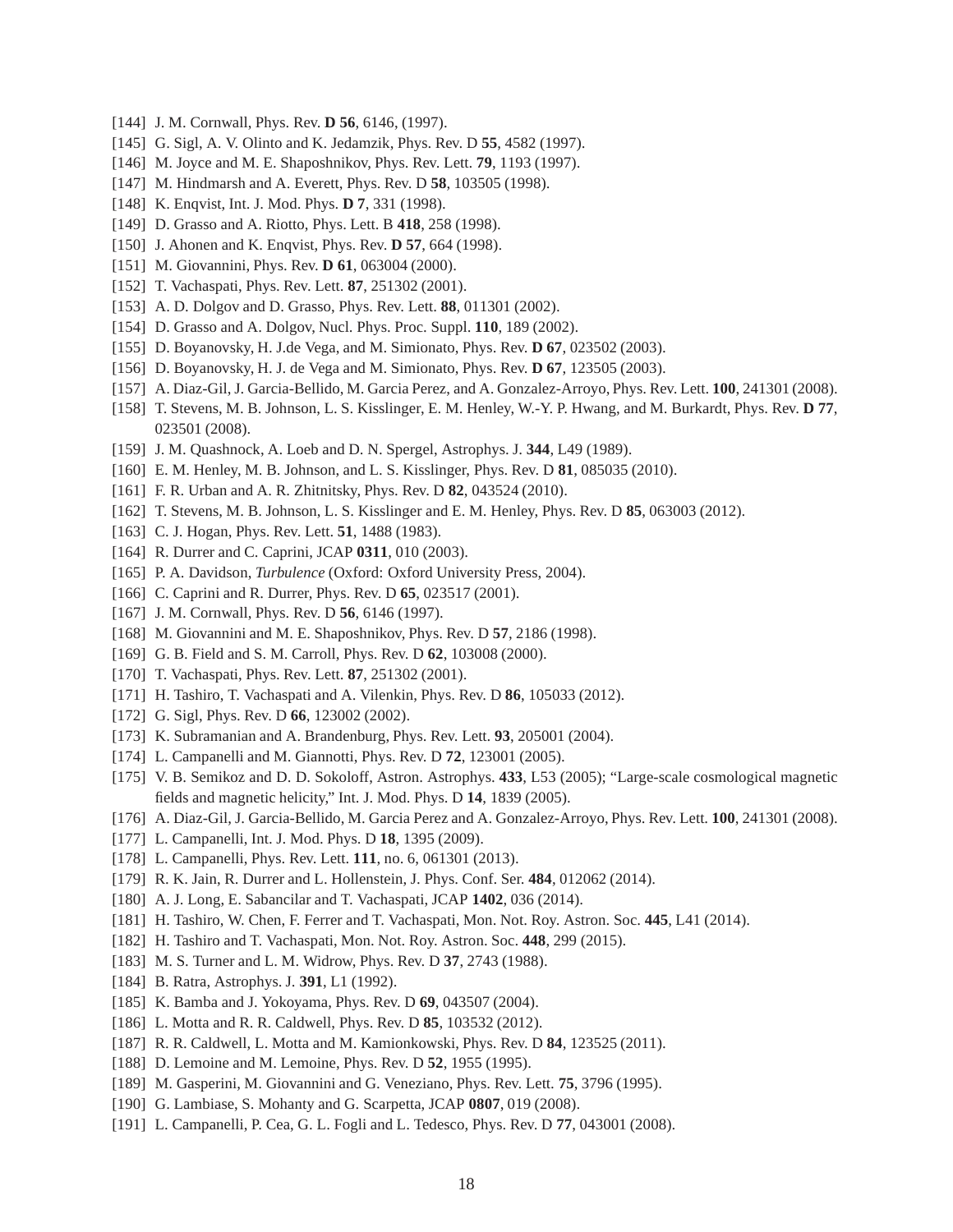- [192] L. Campanelli and P. Cea, Phys. Lett. B **675**, 155 (2009).
- [193] K. E. Kunze, Phys. Rev. D **81**, 043526 (2010).
- [194] K. Bamba, C. Q. Geng and L. W. Luo, JCAP **1210**, 058 (2012).
- [195] J. B. Jimnez and A. L. Maroto, Springer Proc. Phys. **137**, 215 (2011).
- [196] F. A. Membiela and M. Bellini, Eur. Phys. J. C **72**, 2181 (2012).
- [197] T. Fujita and S. Mukohyama, JCAP **1210**, 034 (2012).
- [198] L. Motta and R. R. Caldwell, Phys. Rev. D **85**, 103532 (2012).
- [199] C. Bonvin, C. Caprini and R. Durrer, Phys. Rev. D **86**, 023519 (2012).
- [200] C. T. Byrnes, L. Hollenstein, R. K. Jain and F. R. Urban, JCAP **1203**, 009 (2012).
- [201] R. R. Caldwell, L. Motta and M. Kamionkowski, Phys. Rev. D **84**, 123525 (2011).
- [202] K. Bamba, C. Q. Geng, S. H. Ho and W. F. Kao, Eur. Phys. J. C **72**, 1978 (2012).
- [203] J. Martin and J. Yokoyama, JCAP **0801**, 025 (2008).
- [204] J. Beltran Jimenez and A. L. Maroto, Phys. Rev. D **83**, 023514 (2011).
- [205] R. Durrer, L. Hollenstein and R. K. Jain, JCAP **1103**, 037 (2011).
- [206] M. Das and S. Mohanty, Int. J. Mod. Phys. A **27**, 1250040 (2012).
- <span id="page-18-0"></span>[207] F. A. Membiela and M. Bellini, JCAP **1010**, 001 (2010).
- <span id="page-18-1"></span>[208] V. Demozzi, V. Mukhanov and H. Rubinstein, JCAP **0908**, 025 (2009).
- [209] S. Kanno, J. Soda and M. a. Watanabe, JCAP **0912**, 009 (2009).
- [210] F. R. Urban, JCAP **1112**, 012 (2011).
- <span id="page-18-2"></span>[211] V. Demozzi and C. Ringeval, JCAP **1205**, 009 (2012).
- <span id="page-18-3"></span>[212] G. Tasinato, JCAP **1503**, 040 (2015).
- <span id="page-18-4"></span>[213] A. Brandenburg and A. Lazarian, Space Sci. Rev. **178**, 163 (2013).
- <span id="page-18-5"></span>[214] S. A. Colgate, H. Li and V. Pariev, [astro-ph/0012484.](http://arxiv.org/abs/astro-ph/0012484)
- <span id="page-18-6"></span>[215] H. Xu, H. Li, D. C. Collins, S. Li and M. L. Norman, Astrophys. J. **698**, L14 (2009).
- <span id="page-18-7"></span>[216] G. Gregori, A. Ravasio, *et al.* Nature, **481**, 480 (2012).
- <span id="page-18-8"></span>[217] E. P. Alves, T. Grismayer, S. F. Martins, F. Fiuza, R. A. Fonseca and L. O. Silva, Astrophys. J. **746**. L14 (2012).
- <span id="page-18-9"></span>[218] J. Schober, D. Schleicher, C. Federrath, R. Klessen and R. Banerjee, Phys. Rev. E. **85**, 026303 (2012).
- <span id="page-18-10"></span>[219] S. Sur, C. Federrath, D. R. G. Schleicher, R. Banerjee and R. S. Klessen, Mon. Roy. Not. Astron. Sci. **423** 3148 (2012).
- <span id="page-18-11"></span>[220] A. Brandenburg, K. Enqvist and P. Olesen, Phys. Rev. D **54**, 1291 (1996).
- <span id="page-18-12"></span>[221] A. Brandenburg and A. Nordlund, Rep. Prog. Phys. **74**, 046901 (2011).
- <span id="page-18-13"></span>[222] R. Banarjee, Astron. Nach. **334**, 537 (2013).
- [223] K. Subramanian and J. D. Barrow, Phys. Rev. D **58**, 083502 (1998).
- [224] K. Dimopoulos and A. C. Davis, Phys. Lett. B **390**, 87 (1997).
- [225] J. M. Wagstaff, R. Banerjee, D. Schleicher and G. Sigl, Phys. Rev. D **89**, 103001 (2014).
- <span id="page-18-22"></span>[226] R. Banerjee and K. Jedamzik, Phys. Rev. D **70**, 123003 (2004).
- <span id="page-18-14"></span>[227] T. Tajima, S. Cable, K. Shibata, R. M. Kulsrud, Astrophys. J. **390** 309 (1992).
- <span id="page-18-15"></span>[228] A. Brandenburg and W. Dobler, Comput. Phys. Commun. **147**, 471 (2002).
- <span id="page-18-16"></span>[229] A. Pouquet, U. Frisch and J. Léorat, J. Fluid Mech. **77**. 321 (1976).
- <span id="page-18-17"></span>[230] K. Jedamzik and G. Sigl, Phys. Rev. D **83**, 103005 (2011).
- <span id="page-18-18"></span>[231] A. Saveliev, K. Jedamzik and G. Sigl, Phys. Rev. D **86**, 103010 (2012).
- <span id="page-18-19"></span>[232] A. Berera and M. Linkmann, "Magnetic helicity and the evolution of decaying magnetohydrodynamic turbulence," Phys. Rev. E **90**, no. 4, 041003 (2014).
- [233] J. Zrake, Astrophys. J. **794**, no. 2, L26 (2014).
- <span id="page-18-20"></span>[234] W. E. East, J. Zrake, Y. Yuan and R. D. Blandford, [arXiv:1503.04793](http://arxiv.org/abs/1503.04793) [astro-ph.HE].
- <span id="page-18-21"></span>[235] S. Galtier, S. V. Nazarenko, A. C. Newell and A. Pouquet, J. Plasma Phys. **63**, 447 (2000).
- <span id="page-18-23"></span>[236] D. Biskamp, *Nonlinear Magnetohydrodynamics* (Cambridge: Cambridge Univ. Press) 2000.
- [237] D. Biskamp and W. C. Müller, Phys. Rev. Lett., 83, 2195 (1999), D. Biskamp and W. C. Müller, Phys. Plasma, 7, 4889 (2000).
- <span id="page-18-24"></span>[238] D. T. Son, Phys. Rev. D **59**, 063008 (1999).